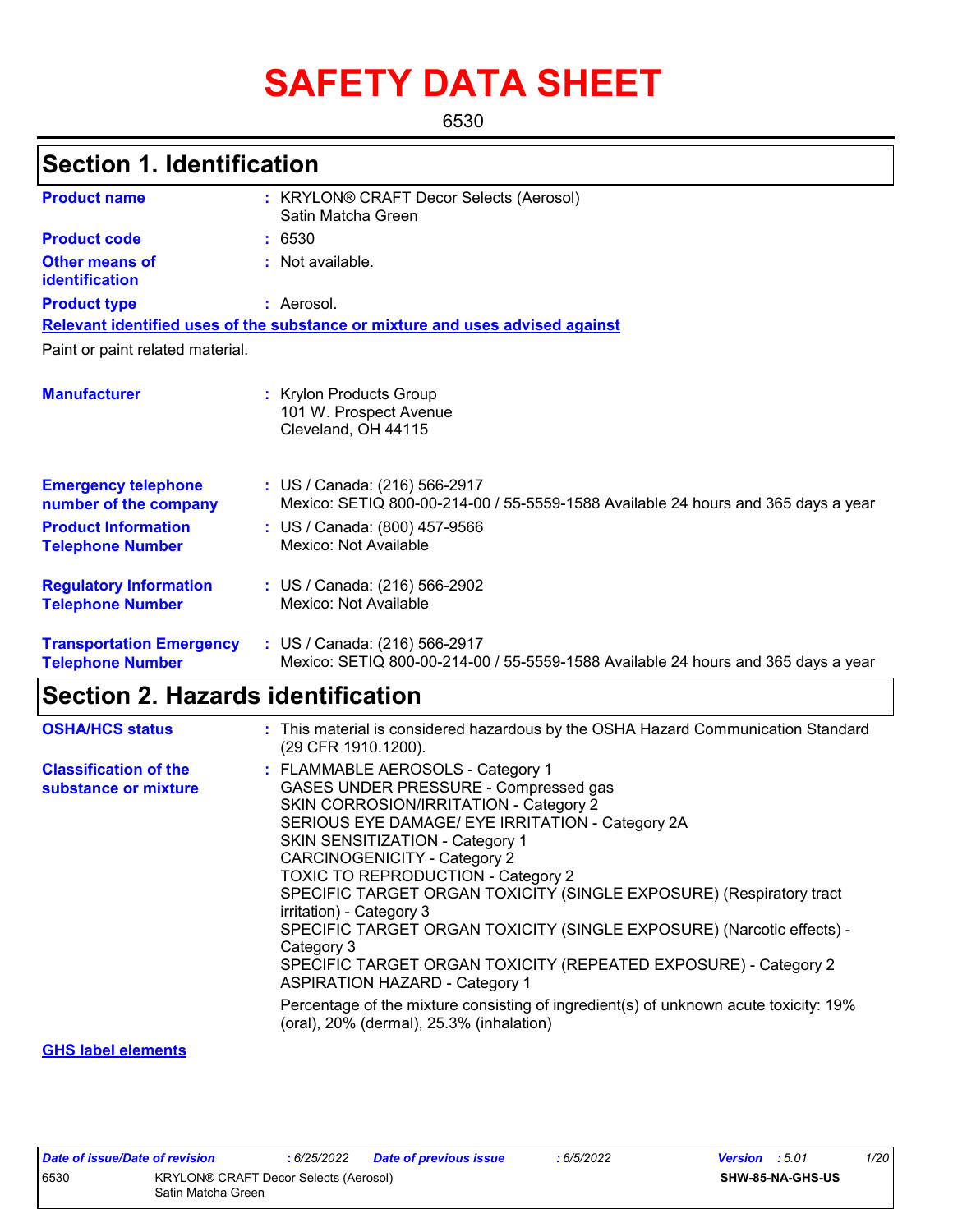## **Section 2. Hazards identification**

| <b>Hazard pictograms</b>                   |                                                                                                                                                                                                                                                                                                                                                                                                                                                                                                                                                                                                                                                                                                             |
|--------------------------------------------|-------------------------------------------------------------------------------------------------------------------------------------------------------------------------------------------------------------------------------------------------------------------------------------------------------------------------------------------------------------------------------------------------------------------------------------------------------------------------------------------------------------------------------------------------------------------------------------------------------------------------------------------------------------------------------------------------------------|
| <b>Signal word</b>                         | : Danger                                                                                                                                                                                                                                                                                                                                                                                                                                                                                                                                                                                                                                                                                                    |
| <b>Hazard statements</b>                   | : Extremely flammable aerosol.<br>Contains gas under pressure; may explode if heated.<br>May be fatal if swallowed and enters airways.<br>Causes skin irritation.<br>May cause an allergic skin reaction.<br>Causes serious eye irritation.<br>May cause respiratory irritation.<br>May cause drowsiness or dizziness.<br>Suspected of causing cancer.<br>Suspected of damaging fertility or the unborn child.<br>May cause damage to organs through prolonged or repeated exposure.                                                                                                                                                                                                                        |
| <b>Precautionary statements</b>            |                                                                                                                                                                                                                                                                                                                                                                                                                                                                                                                                                                                                                                                                                                             |
| <b>General</b>                             | : Read label before use. Keep out of reach of children. If medical advice is needed,<br>have product container or label at hand.                                                                                                                                                                                                                                                                                                                                                                                                                                                                                                                                                                            |
| <b>Prevention</b>                          | : Obtain special instructions before use. Do not handle until all safety precautions have<br>been read and understood. Wear protective gloves, protective clothing and eye or face<br>protection. Keep away from heat, hot surfaces, sparks, open flames and other ignition<br>sources. No smoking. Do not spray on an open flame or other ignition source. Use<br>only outdoors or in a well-ventilated area. Do not breathe dust or mist. Wash<br>thoroughly after handling. Contaminated work clothing must not be allowed out of the<br>workplace. Pressurized container: Do not pierce or burn, even after use.                                                                                        |
| <b>Response</b>                            | : IF exposed or concerned: Get medical advice or attention. IF INHALED: Remove<br>person to fresh air and keep comfortable for breathing. Call a POISON CENTER or<br>doctor if you feel unwell. IF SWALLOWED: Immediately call a POISON CENTER or<br>doctor. Do NOT induce vomiting. Take off contaminated clothing and wash it before<br>reuse. Wash contaminated clothing before reuse. IF ON SKIN: Wash with plenty of<br>water. If skin irritation or rash occurs: Get medical advice or attention. IF IN EYES:<br>Rinse cautiously with water for several minutes. Remove contact lenses, if present and<br>easy to do. Continue rinsing. If eye irritation persists: Get medical advice or attention. |
| <b>Storage</b>                             | : Store locked up. Protect from sunlight. Do not expose to temperatures exceeding 50<br>°C/122 °F. Store in a well-ventilated place. Keep container tightly closed.                                                                                                                                                                                                                                                                                                                                                                                                                                                                                                                                         |
| <b>Disposal</b>                            | : Dispose of contents and container in accordance with all local, regional, national and<br>international regulations.                                                                                                                                                                                                                                                                                                                                                                                                                                                                                                                                                                                      |
| <b>Supplemental label</b><br>elements      | DELAYED EFFECTS FROM LONG TERM OVEREXPOSURE. Contains solvents which<br>can cause permanent brain and nervous system damage. Intentional misuse by<br>deliberately concentrating and inhaling the contents can be harmful or fatal. WARNING:<br>This product contains chemicals known to the State of California to cause cancer and<br>birth defects or other reproductive harm.<br>Please refer to the SDS for additional information. Keep out of reach of children. Keep<br>upright in a cool, dry place. Do not discard empty can in trash compactor.                                                                                                                                                  |
| <b>Hazards not otherwise</b><br>classified | : DANGER: Rags, steel wool, other waste soaked with this product, and sanding residue<br>may spontaneously catch fire if improperly discarded. Immediately place rags, steel<br>wool, other waste soaked with this product, and sanding residue in a sealed, water-filled,<br>metal container. Dispose of in accordance with local fire regulations.                                                                                                                                                                                                                                                                                                                                                        |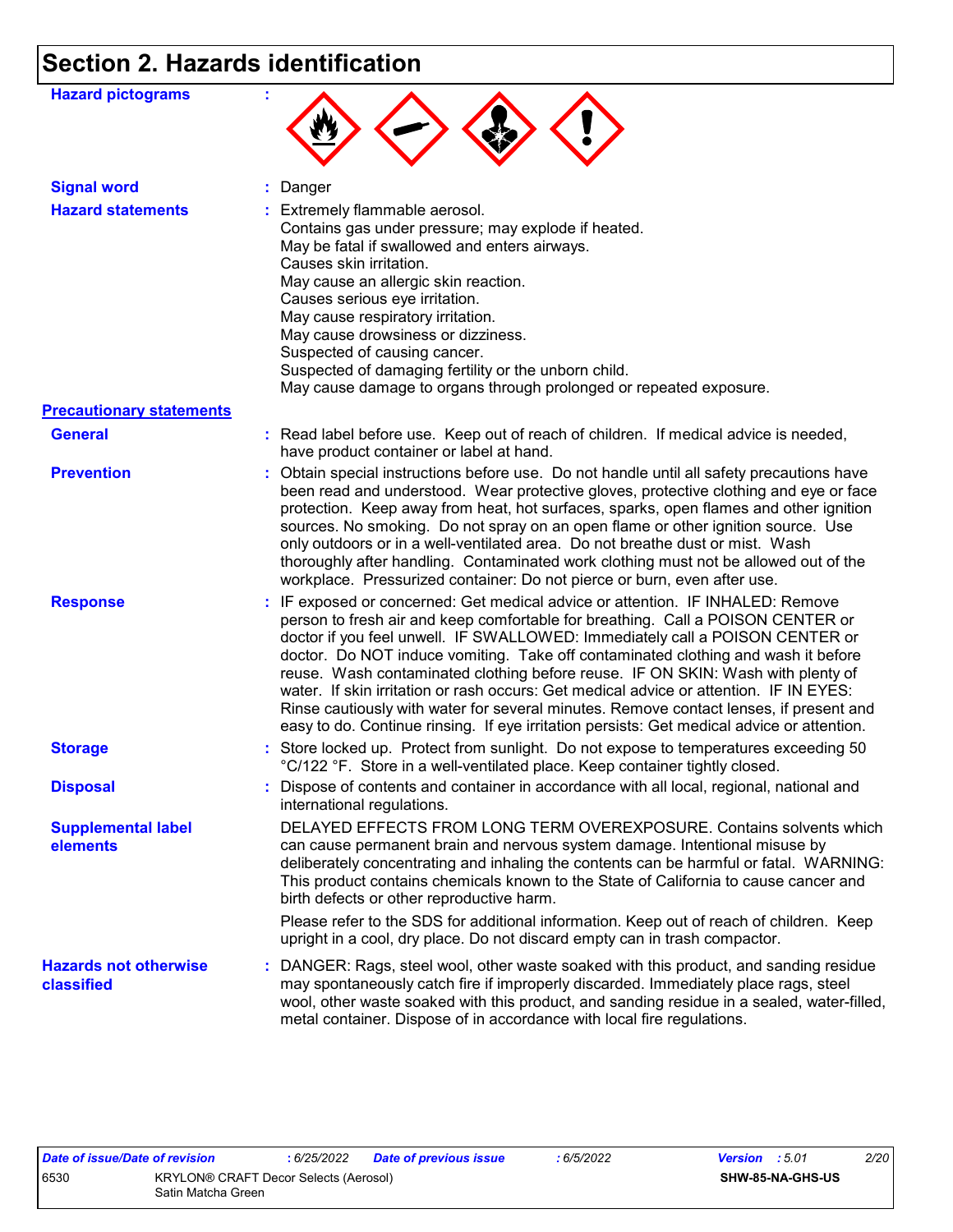### **Section 3. Composition/information on ingredients**

#### **Substance/mixture**

- **:** Mixture
- **Other means of identification**
- **:** Not available.
- 

#### **CAS number/other identifiers**

| <b>Ingredient name</b>            | % by weight | <b>CAS number</b> |
|-----------------------------------|-------------|-------------------|
| Acetone                           | ≥25 - ≤50   | 67-64-1           |
| Propane                           | $≥10 - ≤25$ | 74-98-6           |
| <b>Butane</b>                     | $≥10 - ≤25$ | 106-97-8          |
| <b>Isobutyl Acetate</b>           | ≤10         | 110-19-0          |
| Lt. Aliphatic Hydrocarbon Solvent | ≤10         | 64742-89-8        |
| Calcium Carbonate                 | ≤3          | 1317-65-3         |
| Titanium Dioxide                  | ≤3          | 13463-67-7        |
| Toluene                           | ≤3          | 108-88-3          |
| Xylene, mixed isomers             | <1          | 1330-20-7         |
| Methyl Ethyl Ketoxime             | ≤0.3        | 96-29-7           |
| Ethylbenzene                      | ≤0.3        | $100 - 41 - 4$    |

Any concentration shown as a range is to protect confidentiality or is due to batch variation.

**There are no additional ingredients present which, within the current knowledge of the supplier and in the concentrations applicable, are classified and hence require reporting in this section.**

**Occupational exposure limits, if available, are listed in Section 8.**

**Eye contact :** Causes serious eye irritation.

### **Section 4. First aid measures**

#### **Description of necessary first aid measures**

| <b>Eye contact</b>                                 | : Immediately flush eyes with plenty of water, occasionally lifting the upper and lower<br>eyelids. Check for and remove any contact lenses. Continue to rinse for at least 10<br>minutes. Get medical attention.                                                                                                                                                                                                                                                                                                                                                                                                                                                                                                                                       |
|----------------------------------------------------|---------------------------------------------------------------------------------------------------------------------------------------------------------------------------------------------------------------------------------------------------------------------------------------------------------------------------------------------------------------------------------------------------------------------------------------------------------------------------------------------------------------------------------------------------------------------------------------------------------------------------------------------------------------------------------------------------------------------------------------------------------|
| <b>Inhalation</b>                                  | : Remove victim to fresh air and keep at rest in a position comfortable for breathing. If it<br>is suspected that fumes are still present, the rescuer should wear an appropriate mask<br>or self-contained breathing apparatus. If not breathing, if breathing is irregular or if<br>respiratory arrest occurs, provide artificial respiration or oxygen by trained personnel. It<br>may be dangerous to the person providing aid to give mouth-to-mouth resuscitation.<br>Get medical attention. If necessary, call a poison center or physician. If unconscious,<br>place in recovery position and get medical attention immediately. Maintain an open<br>airway. Loosen tight clothing such as a collar, tie, belt or waistband.                    |
| <b>Skin contact</b>                                | : Wash with plenty of soap and water. Remove contaminated clothing and shoes. Wash<br>contaminated clothing thoroughly with water before removing it, or wear gloves.<br>Continue to rinse for at least 10 minutes. Get medical attention. In the event of any<br>complaints or symptoms, avoid further exposure. Wash clothing before reuse. Clean<br>shoes thoroughly before reuse.                                                                                                                                                                                                                                                                                                                                                                   |
| <b>Ingestion</b>                                   | : Get medical attention immediately. Call a poison center or physician. Wash out mouth<br>with water. Remove dentures if any. If material has been swallowed and the exposed<br>person is conscious, give small quantities of water to drink. Stop if the exposed person<br>feels sick as vomiting may be dangerous. Aspiration hazard if swallowed. Can enter<br>lungs and cause damage. Do not induce vomiting. If vomiting occurs, the head should<br>be kept low so that vomit does not enter the lungs. Never give anything by mouth to an<br>unconscious person. If unconscious, place in recovery position and get medical<br>attention immediately. Maintain an open airway. Loosen tight clothing such as a collar,<br>tie, belt or waistband. |
| Most important symptoms/effects, acute and delayed |                                                                                                                                                                                                                                                                                                                                                                                                                                                                                                                                                                                                                                                                                                                                                         |
| <b>Potential acute health effects</b>              |                                                                                                                                                                                                                                                                                                                                                                                                                                                                                                                                                                                                                                                                                                                                                         |

| Date of issue/Date of revision |                    | : 6/25/2022                                  | <b>Date of previous issue</b> | : 6/5/2022 | <b>Version</b> : 5.01   | <i>3/20</i> |
|--------------------------------|--------------------|----------------------------------------------|-------------------------------|------------|-------------------------|-------------|
| 6530                           | Satin Matcha Green | <b>KRYLON® CRAFT Decor Selects (Aerosol)</b> |                               |            | <b>SHW-85-NA-GHS-US</b> |             |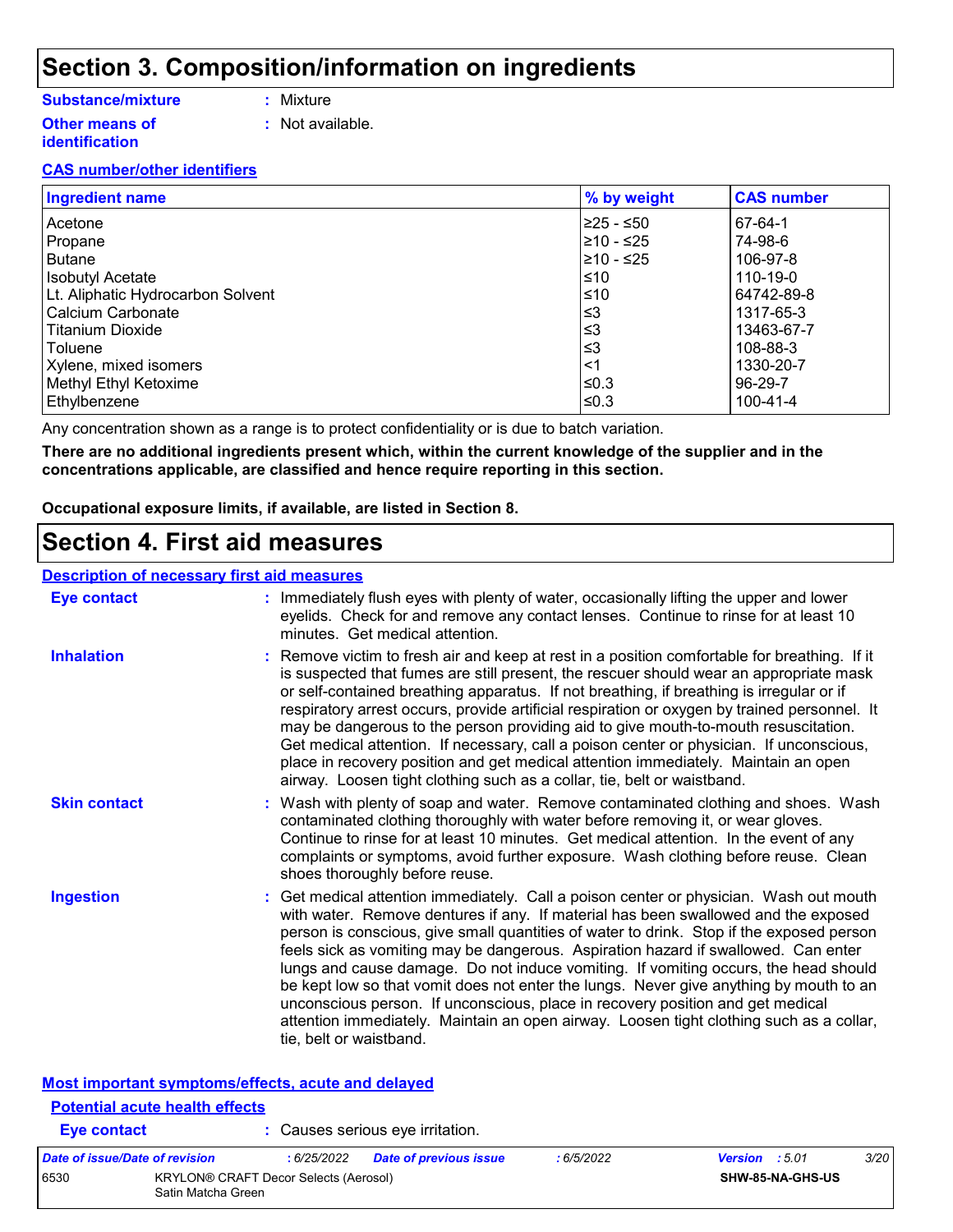## **Section 4. First aid measures**

| <b>Inhalation</b>                   | : Can cause central nervous system (CNS) depression. May cause drowsiness or<br>dizziness. May cause respiratory irritation.                                                                                                                                                                                                                                                                                    |
|-------------------------------------|-----------------------------------------------------------------------------------------------------------------------------------------------------------------------------------------------------------------------------------------------------------------------------------------------------------------------------------------------------------------------------------------------------------------|
| <b>Skin contact</b>                 | : Causes skin irritation. May cause an allergic skin reaction.                                                                                                                                                                                                                                                                                                                                                  |
| <b>Ingestion</b>                    | : Can cause central nervous system (CNS) depression. May be fatal if swallowed and<br>enters airways.                                                                                                                                                                                                                                                                                                           |
| <b>Over-exposure signs/symptoms</b> |                                                                                                                                                                                                                                                                                                                                                                                                                 |
| <b>Eye contact</b>                  | : Adverse symptoms may include the following:<br>pain or irritation<br>watering<br>redness                                                                                                                                                                                                                                                                                                                      |
| <b>Inhalation</b>                   | : Adverse symptoms may include the following:<br>respiratory tract irritation<br>coughing<br>nausea or vomiting<br>headache<br>drowsiness/fatigue<br>dizziness/vertigo<br>unconsciousness<br>reduced fetal weight<br>increase in fetal deaths<br>skeletal malformations                                                                                                                                         |
| <b>Skin contact</b>                 | : Adverse symptoms may include the following:<br>irritation<br>redness<br>reduced fetal weight<br>increase in fetal deaths<br>skeletal malformations                                                                                                                                                                                                                                                            |
| <b>Ingestion</b>                    | : Adverse symptoms may include the following:<br>nausea or vomiting<br>reduced fetal weight<br>increase in fetal deaths<br>skeletal malformations                                                                                                                                                                                                                                                               |
|                                     | <b>Indication of immediate medical attention and special treatment needed, if necessary</b>                                                                                                                                                                                                                                                                                                                     |
| <b>Notes to physician</b>           | : Treat symptomatically. Contact poison treatment specialist immediately if large<br>quantities have been ingested or inhaled.                                                                                                                                                                                                                                                                                  |
| <b>Specific treatments</b>          | : No specific treatment.                                                                                                                                                                                                                                                                                                                                                                                        |
| <b>Protection of first-aiders</b>   | : No action shall be taken involving any personal risk or without suitable training. If it is<br>suspected that fumes are still present, the rescuer should wear an appropriate mask or<br>self-contained breathing apparatus. It may be dangerous to the person providing aid to<br>give mouth-to-mouth resuscitation. Wash contaminated clothing thoroughly with water<br>before removing it, or wear gloves. |

**See toxicological information (Section 11)**

## **Section 5. Fire-fighting measures**

| <b>Extinguishing media</b>             |                                                                 |
|----------------------------------------|-----------------------------------------------------------------|
| <b>Suitable extinguishing</b><br>media | : Use an extinguishing agent suitable for the surrounding fire. |
| Unsuitable extinguishing<br>media      | : None known.                                                   |

| Date of issue/Date of revision |                                                                    | : 6/25/2022 | Date of previous issue | : 6/5/2022              | <b>Version</b> : 5.01 | 4/20 |
|--------------------------------|--------------------------------------------------------------------|-------------|------------------------|-------------------------|-----------------------|------|
| 6530                           | <b>KRYLON® CRAFT Decor Selects (Aerosol)</b><br>Satin Matcha Green |             |                        | <b>SHW-85-NA-GHS-US</b> |                       |      |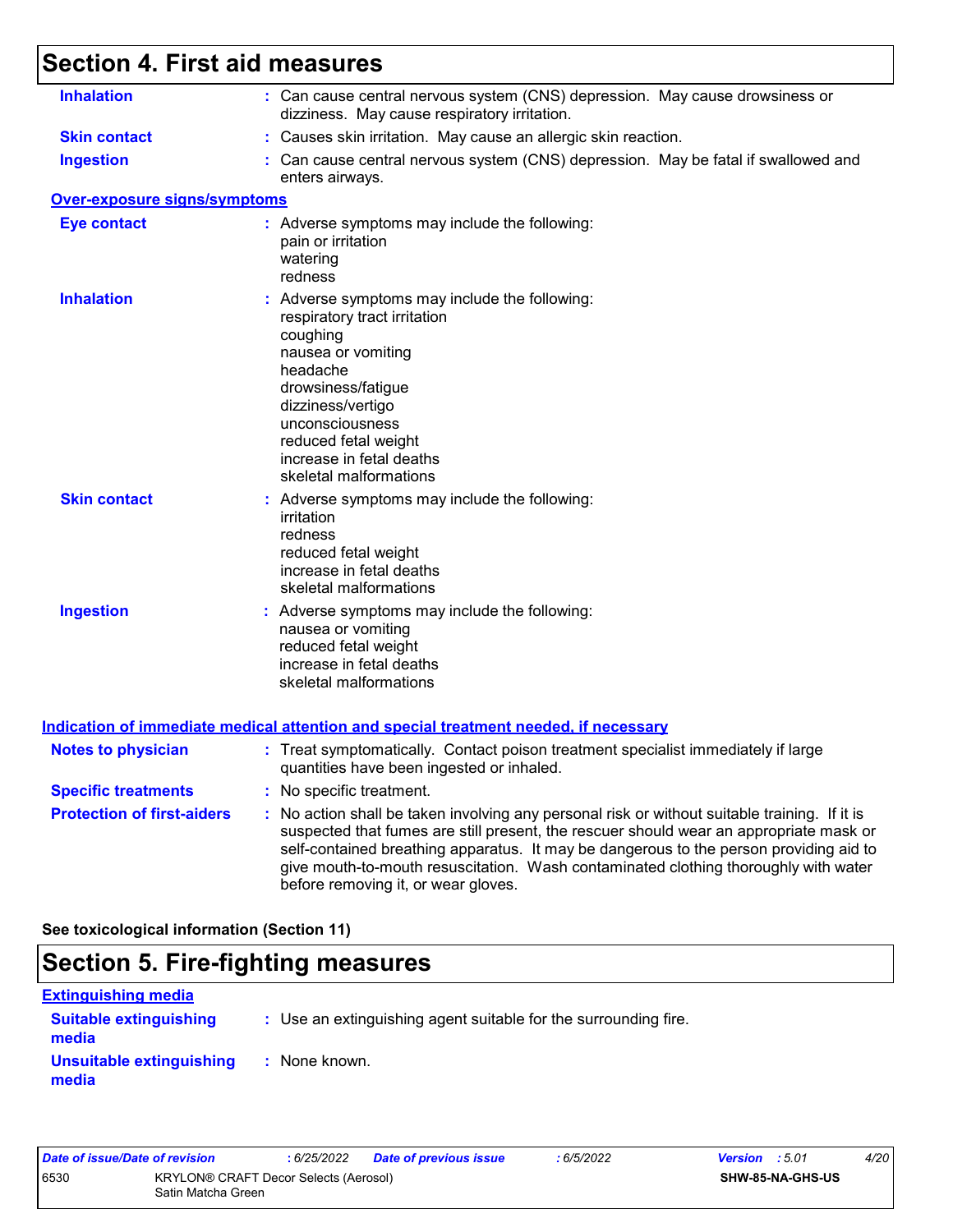## **Section 5. Fire-fighting measures**

| <b>Specific hazards arising</b><br>from the chemical     | : Extremely flammable aerosol. Runoff to sewer may create fire or explosion hazard. In<br>a fire or if heated, a pressure increase will occur and the container may burst, with the<br>risk of a subsequent explosion. Gas may accumulate in low or confined areas or travel<br>a considerable distance to a source of ignition and flash back, causing fire or explosion.<br>Bursting aerosol containers may be propelled from a fire at high speed. |
|----------------------------------------------------------|-------------------------------------------------------------------------------------------------------------------------------------------------------------------------------------------------------------------------------------------------------------------------------------------------------------------------------------------------------------------------------------------------------------------------------------------------------|
| <b>Hazardous thermal</b><br>decomposition products       | Decomposition products may include the following materials:<br>carbon dioxide<br>carbon monoxide<br>metal oxide/oxides                                                                                                                                                                                                                                                                                                                                |
| <b>Special protective actions</b><br>for fire-fighters   | : Promptly isolate the scene by removing all persons from the vicinity of the incident if<br>there is a fire. No action shall be taken involving any personal risk or without suitable<br>training. Move containers from fire area if this can be done without risk. Use water<br>spray to keep fire-exposed containers cool.                                                                                                                         |
| <b>Special protective</b><br>equipment for fire-fighters | : Fire-fighters should wear appropriate protective equipment and self-contained breathing<br>apparatus (SCBA) with a full face-piece operated in positive pressure mode.                                                                                                                                                                                                                                                                              |

## **Section 6. Accidental release measures**

#### **Personal precautions, protective equipment and emergency procedures**

| For non-emergency<br>personnel                        | : No action shall be taken involving any personal risk or without suitable training.<br>Evacuate surrounding areas. Keep unnecessary and unprotected personnel from<br>entering. In the case of aerosols being ruptured, care should be taken due to the rapid<br>escape of the pressurized contents and propellant. If a large number of containers are<br>ruptured, treat as a bulk material spillage according to the instructions in the clean-up<br>section. Do not touch or walk through spilled material. Shut off all ignition sources. No<br>flares, smoking or flames in hazard area. Avoid breathing vapor or mist. Provide<br>adequate ventilation. Wear appropriate respirator when ventilation is inadequate. Put<br>on appropriate personal protective equipment. |  |
|-------------------------------------------------------|----------------------------------------------------------------------------------------------------------------------------------------------------------------------------------------------------------------------------------------------------------------------------------------------------------------------------------------------------------------------------------------------------------------------------------------------------------------------------------------------------------------------------------------------------------------------------------------------------------------------------------------------------------------------------------------------------------------------------------------------------------------------------------|--|
| For emergency responders                              | : If specialized clothing is required to deal with the spillage, take note of any information in<br>Section 8 on suitable and unsuitable materials. See also the information in "For non-<br>emergency personnel".                                                                                                                                                                                                                                                                                                                                                                                                                                                                                                                                                               |  |
| <b>Environmental precautions</b>                      | : Avoid dispersal of spilled material and runoff and contact with soil, waterways, drains<br>and sewers. Inform the relevant authorities if the product has caused environmental<br>pollution (sewers, waterways, soil or air).                                                                                                                                                                                                                                                                                                                                                                                                                                                                                                                                                  |  |
| Methods and materials for containment and cleaning up |                                                                                                                                                                                                                                                                                                                                                                                                                                                                                                                                                                                                                                                                                                                                                                                  |  |
| <b>Small spill</b>                                    | : Stop leak if without risk. Move containers from spill area. Use spark-proof tools and<br>explosion-proof equipment. Dilute with water and mop up if water-soluble. Alternatively,<br>or if water-insoluble, absorb with an inert dry material and place in an appropriate waste<br>disposal container. Dispose of via a licensed waste disposal contractor.                                                                                                                                                                                                                                                                                                                                                                                                                    |  |
| <b>Large spill</b>                                    | : Stop leak if without risk. Move containers from spill area. Use spark-proof tools and<br>explosion-proof equipment. Approach release from upwind. Prevent entry into sewers,<br>water courses, basements or confined areas. Wash spillages into an effluent treatment<br>plant or proceed as follows. Contain and collect spillage with non-combustible,<br>absorbent material e.g. sand, earth, vermiculite or diatomaceous earth and place in<br>container for disposal according to local regulations (see Section 13). Dispose of via a<br>licensed waste disposal contractor. Contaminated absorbent material may pose the<br>same hazard as the spilled product. Note: see Section 1 for emergency contact<br>information and Section 13 for waste disposal.             |  |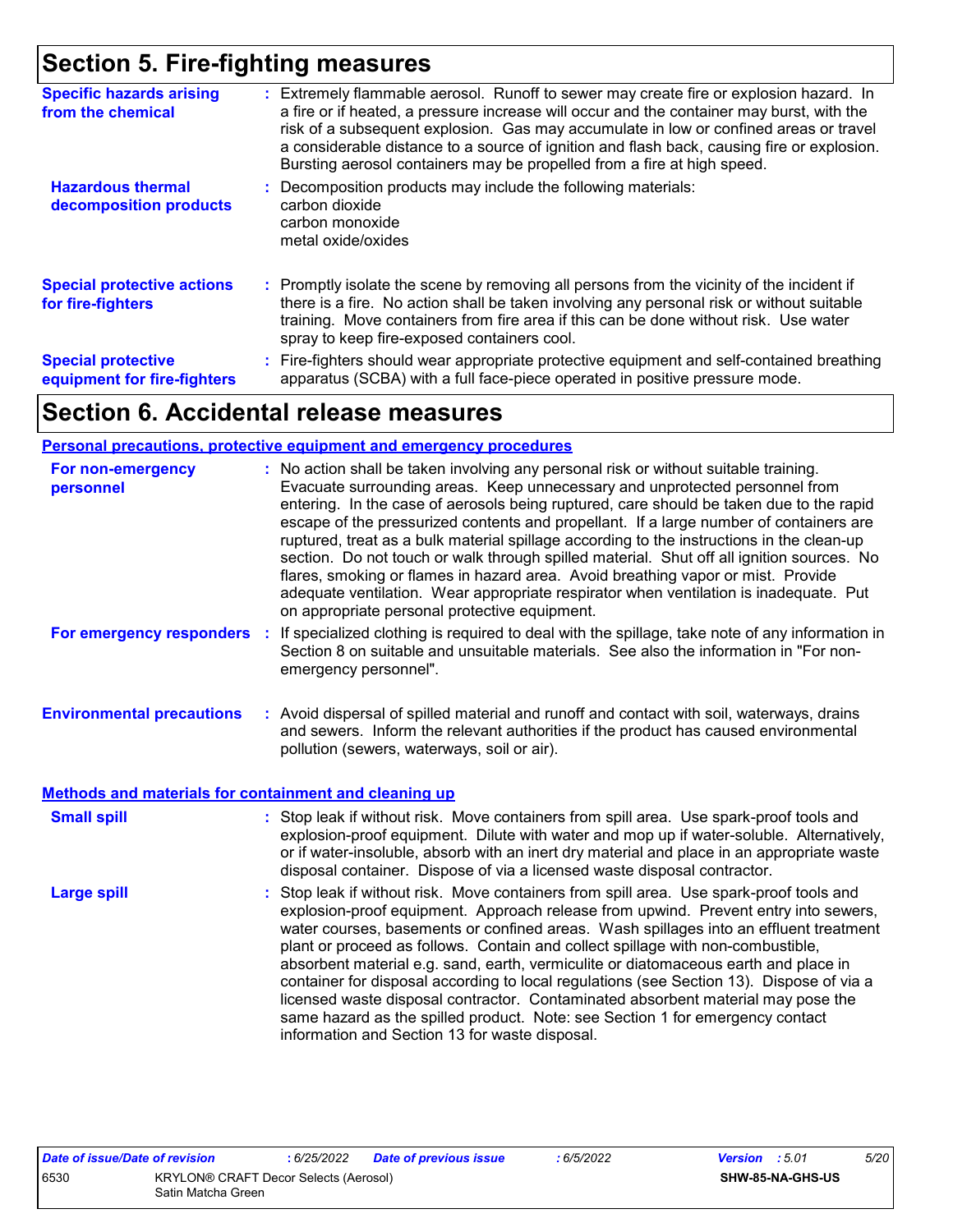## **Section 7. Handling and storage**

| <b>Precautions for safe handling</b>                                             |                                                                                                                                                                                                                                                                                                                                                                                                                                                                                                                                                                                                                                                                                                                                                                                                                                                                                                                                                                                                                           |
|----------------------------------------------------------------------------------|---------------------------------------------------------------------------------------------------------------------------------------------------------------------------------------------------------------------------------------------------------------------------------------------------------------------------------------------------------------------------------------------------------------------------------------------------------------------------------------------------------------------------------------------------------------------------------------------------------------------------------------------------------------------------------------------------------------------------------------------------------------------------------------------------------------------------------------------------------------------------------------------------------------------------------------------------------------------------------------------------------------------------|
| <b>Protective measures</b>                                                       | : Put on appropriate personal protective equipment (see Section 8). Persons with a<br>history of skin sensitization problems should not be employed in any process in which<br>this product is used. Pressurized container: protect from sunlight and do not expose to<br>temperatures exceeding 50°C. Do not pierce or burn, even after use. Avoid exposure -<br>obtain special instructions before use. Avoid exposure during pregnancy. Do not<br>handle until all safety precautions have been read and understood. Do not get in eyes<br>or on skin or clothing. Do not breathe vapor or mist. Do not swallow. Avoid breathing<br>gas. Use only with adequate ventilation. Wear appropriate respirator when ventilation is<br>inadequate. Store and use away from heat, sparks, open flame or any other ignition<br>source. Use explosion-proof electrical (ventilating, lighting and material handling)<br>equipment. Use only non-sparking tools. Empty containers retain product residue and<br>can be hazardous. |
| <b>Advice on general</b><br>occupational hygiene                                 | : Eating, drinking and smoking should be prohibited in areas where this material is<br>handled, stored and processed. Workers should wash hands and face before eating,<br>drinking and smoking. Remove contaminated clothing and protective equipment before<br>entering eating areas. See also Section 8 for additional information on hygiene<br>measures.                                                                                                                                                                                                                                                                                                                                                                                                                                                                                                                                                                                                                                                             |
| <b>Conditions for safe storage,</b><br>including any<br><b>incompatibilities</b> | : Store in accordance with local regulations. Store away from direct sunlight in a dry, cool<br>and well-ventilated area, away from incompatible materials (see Section 10) and food<br>and drink. Protect from sunlight. Store locked up. Eliminate all ignition sources. Use<br>appropriate containment to avoid environmental contamination. See Section 10 for<br>incompatible materials before handling or use.                                                                                                                                                                                                                                                                                                                                                                                                                                                                                                                                                                                                      |

## **Section 8. Exposure controls/personal protection**

#### **Control parameters**

#### **Occupational exposure limits (OSHA United States)**

| <b>Ingredient name</b>                        | CAS#                          | <b>Exposure limits</b>                                                                                                                                                                                                                                                                                      |
|-----------------------------------------------|-------------------------------|-------------------------------------------------------------------------------------------------------------------------------------------------------------------------------------------------------------------------------------------------------------------------------------------------------------|
| Acetone                                       | 67-64-1                       | ACGIH TLV (United States, 1/2021).<br>TWA: 250 ppm 8 hours.<br>STEL: 500 ppm 15 minutes.<br>NIOSH REL (United States, 10/2020).<br>TWA: 250 ppm 10 hours.<br>TWA: 590 mg/m <sup>3</sup> 10 hours.<br>OSHA PEL (United States, 5/2018).<br>TWA: 1000 ppm 8 hours.<br>TWA: 2400 mg/m <sup>3</sup> 8 hours.    |
| Propane                                       | 74-98-6                       | NIOSH REL (United States, 10/2020).<br>TWA: 1000 ppm 10 hours.<br>TWA: 1800 mg/m <sup>3</sup> 10 hours.<br>OSHA PEL (United States, 5/2018).<br>TWA: 1000 ppm 8 hours.<br>TWA: 1800 mg/m <sup>3</sup> 8 hours.<br>ACGIH TLV (United States, 1/2021). Oxygen<br>Depletion [Asphyxiant]. Explosive potential. |
| <b>Butane</b>                                 | 106-97-8                      | NIOSH REL (United States, 10/2020).<br>TWA: 800 ppm 10 hours.<br>TWA: 1900 mg/m <sup>3</sup> 10 hours.<br>ACGIH TLV (United States, 1/2021).<br><b>Explosive potential.</b><br>STEL: 1000 ppm 15 minutes.                                                                                                   |
| <b>Isobutyl Acetate</b>                       | 110-19-0                      | NIOSH REL (United States, 10/2020).<br>TWA: 150 ppm 10 hours.                                                                                                                                                                                                                                               |
| Date of issue/Date of revision<br>: 6/25/2022 | <b>Date of previous issue</b> | 6/20<br>Version : 5.01<br>:6/5/2022                                                                                                                                                                                                                                                                         |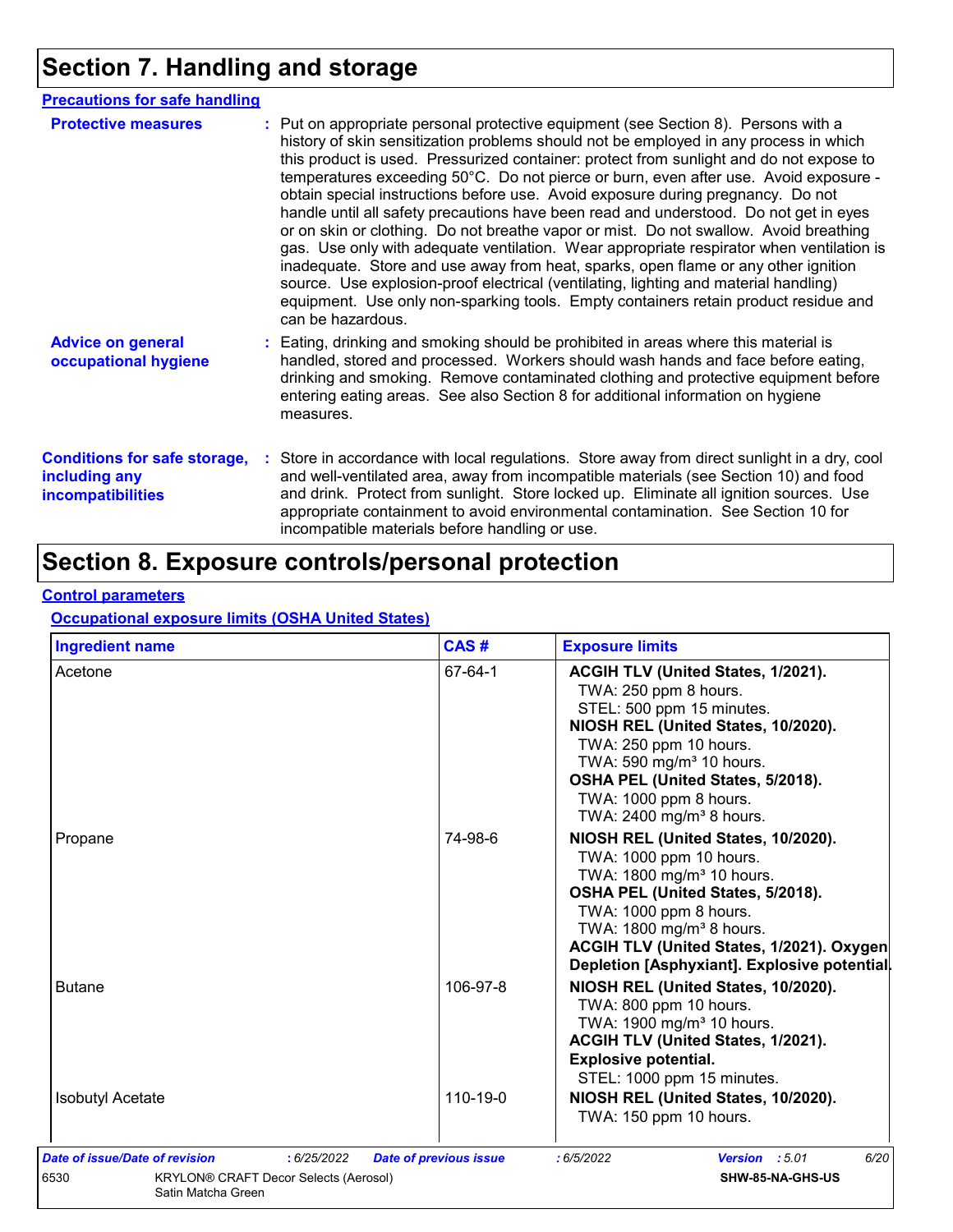|                                                        |                         | TWA: 700 mg/m <sup>3</sup> 10 hours.<br>OSHA PEL (United States, 5/2018).<br>TWA: 150 ppm 8 hours.<br>TWA: 700 mg/m <sup>3</sup> 8 hours.<br>ACGIH TLV (United States, 1/2021).<br>STEL: 150 ppm 15 minutes.<br>TWA: 50 ppm 8 hours.                                                                                                                                      |
|--------------------------------------------------------|-------------------------|---------------------------------------------------------------------------------------------------------------------------------------------------------------------------------------------------------------------------------------------------------------------------------------------------------------------------------------------------------------------------|
| Lt. Aliphatic Hydrocarbon Solvent<br>Calcium Carbonate | 64742-89-8<br>1317-65-3 | None.<br>OSHA PEL (United States, 5/2018).<br>TWA: 5 mg/m <sup>3</sup> 8 hours. Form: Respirable<br>fraction<br>TWA: 15 mg/m <sup>3</sup> 8 hours. Form: Total dust<br>NIOSH REL (United States, 10/2020).<br>TWA: 5 mg/m <sup>3</sup> 10 hours. Form: Respirable<br>fraction<br>TWA: 10 mg/m <sup>3</sup> 10 hours. Form: Total                                          |
| <b>Titanium Dioxide</b>                                | 13463-67-7              | ACGIH TLV (United States, 1/2021).<br>TWA: 10 mg/m <sup>3</sup> 8 hours.<br>OSHA PEL (United States, 5/2018).<br>TWA: 15 mg/m <sup>3</sup> 8 hours. Form: Total dust                                                                                                                                                                                                      |
| Toluene                                                | 108-88-3                | OSHA PEL Z2 (United States, 2/2013).<br>TWA: 200 ppm 8 hours.<br>CEIL: 300 ppm<br>AMP: 500 ppm 10 minutes.<br>NIOSH REL (United States, 10/2020).<br>TWA: 100 ppm 10 hours.<br>TWA: 375 mg/m <sup>3</sup> 10 hours.<br>STEL: 150 ppm 15 minutes.<br>STEL: 560 mg/m <sup>3</sup> 15 minutes.<br>ACGIH TLV (United States, 1/2021).<br>Ototoxicant.<br>TWA: 20 ppm 8 hours. |
| Xylene, mixed isomers                                  | 1330-20-7               | ACGIH TLV (United States, 1/2021).<br>TWA: 100 ppm 8 hours.<br>TWA: 434 mg/m <sup>3</sup> 8 hours.<br>STEL: 150 ppm 15 minutes.<br>STEL: 651 mg/m <sup>3</sup> 15 minutes.<br>OSHA PEL (United States, 5/2018).<br>TWA: 100 ppm 8 hours.<br>TWA: 435 mg/m <sup>3</sup> 8 hours.                                                                                           |
| Methyl Ethyl Ketoxime                                  | 96-29-7                 | OARS WEEL (United States, 1/2021). Skin<br>sensitizer.<br>TWA: 10 ppm 8 hours.                                                                                                                                                                                                                                                                                            |
| Ethylbenzene                                           | 100-41-4                | ACGIH TLV (United States, 1/2021).<br>TWA: 20 ppm 8 hours.<br>NIOSH REL (United States, 10/2020).<br>TWA: 100 ppm 10 hours.<br>TWA: 435 mg/m <sup>3</sup> 10 hours.<br>STEL: 125 ppm 15 minutes.<br>STEL: 545 mg/m <sup>3</sup> 15 minutes.<br>OSHA PEL (United States, 5/2018).<br>TWA: 100 ppm 8 hours.<br>TWA: $435 \text{ mg/m}^3$ 8 hours.                           |

**Occupational exposure limits (Canada)**

| Date of issue/Date of revision |                                                             | : 6/25/2022 | <b>Date of previous issue</b> | : 6/5/2022 | <b>Version</b> : 5.01   |  | 7/20 |
|--------------------------------|-------------------------------------------------------------|-------------|-------------------------------|------------|-------------------------|--|------|
| 6530                           | KRYLON® CRAFT Decor Selects (Aerosol)<br>Satin Matcha Green |             |                               |            | <b>SHW-85-NA-GHS-US</b> |  |      |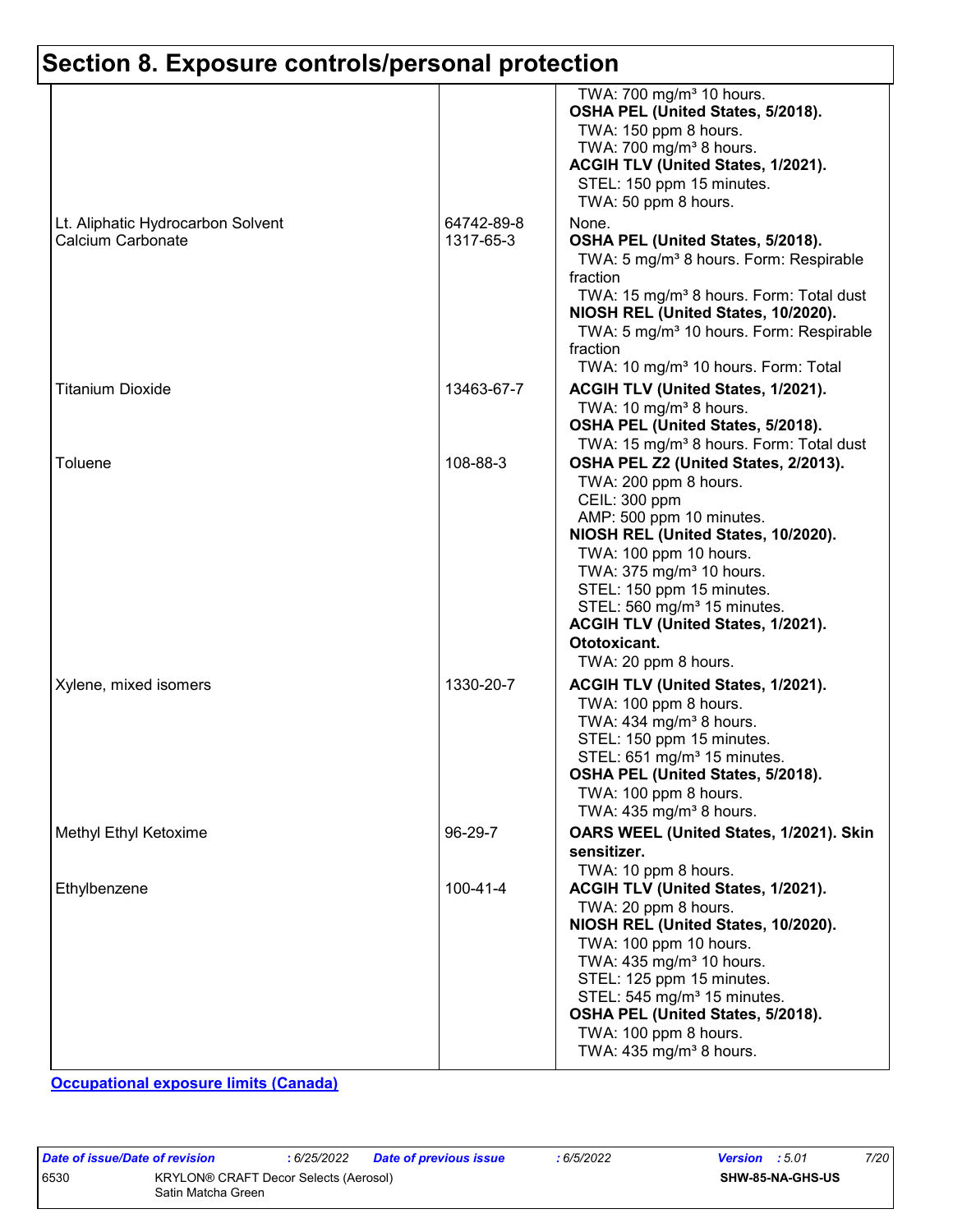| <b>Ingredient name</b> | CAS#     | <b>Exposure limits</b>                                                                                                                                                                                                                                                                                                                                                                                                                                                                                                                                                                                                                                                                                                                  |
|------------------------|----------|-----------------------------------------------------------------------------------------------------------------------------------------------------------------------------------------------------------------------------------------------------------------------------------------------------------------------------------------------------------------------------------------------------------------------------------------------------------------------------------------------------------------------------------------------------------------------------------------------------------------------------------------------------------------------------------------------------------------------------------------|
| acetone                | 67-64-1  | CA Alberta Provincial (Canada, 6/2018).<br>8 hrs OEL: 1200 mg/m <sup>3</sup> 8 hours.<br>15 min OEL: 1800 mg/m <sup>3</sup> 15 minutes.<br>8 hrs OEL: 500 ppm 8 hours.<br>15 min OEL: 750 ppm 15 minutes.<br><b>CA British Columbia Provincial (Canada,</b><br>6/2021).<br>TWA: 250 ppm 8 hours.<br>STEL: 500 ppm 15 minutes.<br>CA Ontario Provincial (Canada, 6/2019).<br>TWA: 250 ppm 8 hours.<br>STEL: 500 ppm 15 minutes.<br>CA Quebec Provincial (Canada, 6/2021).<br>TWAEV: 500 ppm 8 hours.<br>TWAEV: 1190 mg/m <sup>3</sup> 8 hours.<br>STEV: 1000 ppm 15 minutes.<br>STEV: 2380 mg/m <sup>3</sup> 15 minutes.<br><b>CA Saskatchewan Provincial (Canada,</b><br>7/2013).<br>STEL: 750 ppm 15 minutes.<br>TWA: 500 ppm 8 hours. |
| Normal propane         | 74-98-6  | CA Alberta Provincial (Canada, 6/2018).<br>8 hrs OEL: 1000 ppm 8 hours.<br>CA Quebec Provincial (Canada, 6/2021).<br>TWAEV: 1000 ppm 8 hours.<br>TWAEV: 1800 mg/m <sup>3</sup> 8 hours.<br><b>CA Saskatchewan Provincial (Canada,</b><br>7/2013).<br>STEL: 1250 ppm 15 minutes.<br>TWA: 1000 ppm 8 hours.<br><b>CA British Columbia Provincial (Canada,</b><br>6/2021). Oxygen Depletion [Asphyxiant].<br><b>Explosive potential.</b>                                                                                                                                                                                                                                                                                                   |
|                        |          | CA Ontario Provincial (Canada, 6/2019).<br><b>Oxygen Depletion [Asphyxiant]. Explosive</b><br>potential.                                                                                                                                                                                                                                                                                                                                                                                                                                                                                                                                                                                                                                |
| <b>Butane</b>          | 106-97-8 | CA Alberta Provincial (Canada, 6/2018).<br>8 hrs OEL: 1000 ppm 8 hours.<br>CA Quebec Provincial (Canada, 6/2021).<br>TWAEV: 800 ppm 8 hours.<br>TWAEV: 1900 mg/m <sup>3</sup> 8 hours.<br><b>CA Saskatchewan Provincial (Canada,</b><br>7/2013).<br>STEL: 1250 ppm 15 minutes.<br>TWA: 1000 ppm 8 hours.<br><b>CA British Columbia Provincial (Canada,</b><br>6/2021). Explosive potential.<br>STEL: 1000 ppm 15 minutes.<br>CA Ontario Provincial (Canada, 6/2019).<br><b>Explosive potential.</b><br>STEL: 1000 ppm 15 minutes.                                                                                                                                                                                                       |
| Isobutyl acetate       | 110-19-0 | CA Alberta Provincial (Canada, 6/2018).<br>8 hrs OEL: 150 ppm 8 hours.<br>8 hrs OEL: 713 mg/m <sup>3</sup> 8 hours.                                                                                                                                                                                                                                                                                                                                                                                                                                                                                                                                                                                                                     |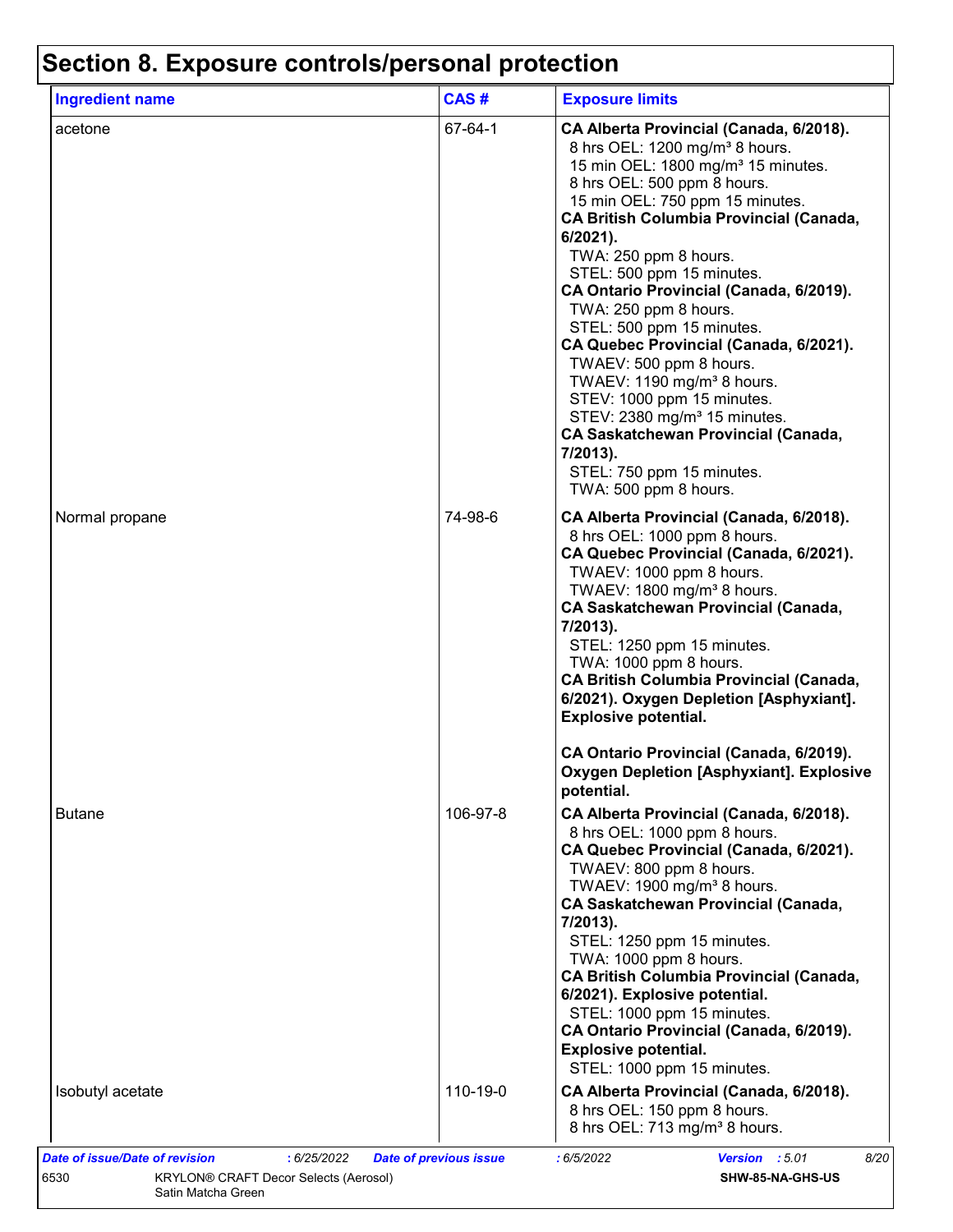|                  |            | <b>CA Saskatchewan Provincial (Canada,</b><br>7/2013).<br>STEL: 188 ppm 15 minutes.<br>TWA: 150 ppm 8 hours.<br>CA Ontario Provincial (Canada, 6/2019).<br>STEL: 150 ppm 15 minutes.<br>TWA: 50 ppm 8 hours.<br><b>CA British Columbia Provincial (Canada,</b><br>6/2021).<br>STEL: 150 ppm 15 minutes.<br>TWA: 50 ppm 8 hours.<br>CA Quebec Provincial (Canada, 6/2021).<br>STEV: 150 ppm 15 minutes.<br>TWAEV: 50 ppm 8 hours.                                                                                                                                                                             |
|------------------|------------|--------------------------------------------------------------------------------------------------------------------------------------------------------------------------------------------------------------------------------------------------------------------------------------------------------------------------------------------------------------------------------------------------------------------------------------------------------------------------------------------------------------------------------------------------------------------------------------------------------------|
| Titanium dioxide | 13463-67-7 | <b>CA British Columbia Provincial (Canada,</b><br>$6/2021$ ).<br>TWA: 10 mg/m <sup>3</sup> 8 hours. Form: Total dust<br>TWA: 3 mg/m <sup>3</sup> 8 hours. Form: respirable<br>fraction<br>CA Quebec Provincial (Canada, 6/2021).<br>TWAEV: 10 mg/m <sup>3</sup> 8 hours. Form: Total dust.<br>CA Alberta Provincial (Canada, 6/2018).<br>8 hrs OEL: 10 mg/m <sup>3</sup> 8 hours.<br>CA Ontario Provincial (Canada, 6/2019).<br>TWA: 10 mg/m <sup>3</sup> 8 hours.<br><b>CA Saskatchewan Provincial (Canada,</b><br>7/2013).<br>STEL: 20 mg/m <sup>3</sup> 15 minutes.<br>TWA: 10 mg/m <sup>3</sup> 8 hours. |
| Toluene          | 108-88-3   | CA Alberta Provincial (Canada, 6/2018).<br>Absorbed through skin.<br>8 hrs OEL: 50 ppm 8 hours.<br>8 hrs OEL: 188 mg/m <sup>3</sup> 8 hours.<br><b>CA British Columbia Provincial (Canada,</b><br>$6/2021$ ).<br>TWA: 20 ppm 8 hours.<br>CA Ontario Provincial (Canada, 6/2019).<br>TWA: 20 ppm 8 hours.<br>CA Quebec Provincial (Canada, 6/2021).<br>Absorbed through skin.<br>TWAEV: 50 ppm 8 hours.<br>TWAEV: 188 mg/m <sup>3</sup> 8 hours.<br><b>CA Saskatchewan Provincial (Canada,</b><br>7/2013). Absorbed through skin.<br>STEL: 60 ppm 15 minutes.<br>TWA: 50 ppm 8 hours.                         |
| Xylene           | 1330-20-7  | CA Alberta Provincial (Canada, 6/2018).<br>8 hrs OEL: 100 ppm 8 hours.<br>15 min OEL: 651 mg/m <sup>3</sup> 15 minutes.<br>15 min OEL: 150 ppm 15 minutes.<br>8 hrs OEL: 434 mg/m <sup>3</sup> 8 hours.<br><b>CA British Columbia Provincial (Canada,</b><br>$6/2021$ ).<br>TWA: 100 ppm 8 hours.<br>STEL: 150 ppm 15 minutes.<br>CA Quebec Provincial (Canada, 6/2021).<br>TWAEV: 100 ppm 8 hours.                                                                                                                                                                                                          |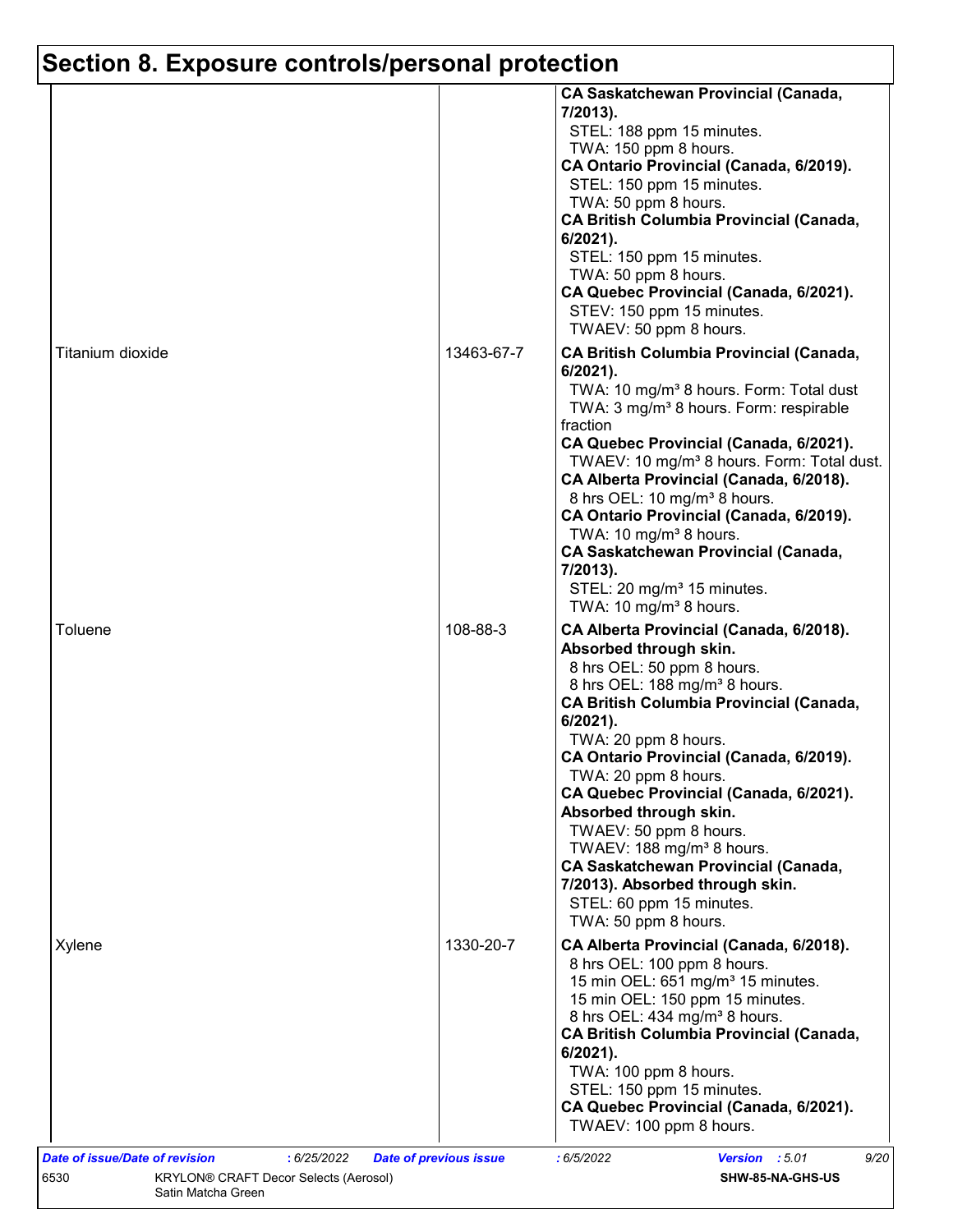|                       |                | TWAEV: 434 mg/m <sup>3</sup> 8 hours.<br>STEV: 150 ppm 15 minutes.<br>STEV: 651 mg/m <sup>3</sup> 15 minutes.<br>CA Ontario Provincial (Canada, 6/2019).<br>STEL: 150 ppm 15 minutes.<br>TWA: 100 ppm 8 hours.<br><b>CA Saskatchewan Provincial (Canada,</b><br>7/2013).<br>STEL: 150 ppm 15 minutes.                                                                                                                                                                                                                                                   |
|-----------------------|----------------|---------------------------------------------------------------------------------------------------------------------------------------------------------------------------------------------------------------------------------------------------------------------------------------------------------------------------------------------------------------------------------------------------------------------------------------------------------------------------------------------------------------------------------------------------------|
|                       |                | TWA: 100 ppm 8 hours.                                                                                                                                                                                                                                                                                                                                                                                                                                                                                                                                   |
| Methyl Ethyl Ketoxime | 96-29-7        | OARS WEEL (United States, 1/2021). Skin<br>sensitizer.<br>TWA: 10 ppm 8 hours.                                                                                                                                                                                                                                                                                                                                                                                                                                                                          |
| Ethylbenzene          | $100 - 41 - 4$ | CA Alberta Provincial (Canada, 6/2018).<br>8 hrs OEL: 100 ppm 8 hours.<br>8 hrs OEL: 434 mg/m <sup>3</sup> 8 hours.<br>15 min OEL: 543 mg/m <sup>3</sup> 15 minutes.<br>15 min OEL: 125 ppm 15 minutes.<br><b>CA British Columbia Provincial (Canada,</b><br>$6/2021$ ).<br>TWA: 20 ppm 8 hours.<br>CA Ontario Provincial (Canada, 6/2019).<br>TWA: 20 ppm 8 hours.<br>CA Quebec Provincial (Canada, 6/2021).<br>TWAEV: 20 ppm 8 hours.<br><b>CA Saskatchewan Provincial (Canada,</b><br>7/2013).<br>STEL: 125 ppm 15 minutes.<br>TWA: 100 ppm 8 hours. |

### **Occupational exposure limits (Mexico)**

|                         | CAS#     | <b>Exposure limits</b>                                       |
|-------------------------|----------|--------------------------------------------------------------|
| Acetone                 | 67-64-1  | NOM-010-STPS-2014 (Mexico, 4/2016).<br>TWA: 500 ppm 8 hours. |
|                         |          | STEL: 750 ppm 15 minutes.                                    |
| Propane                 | 74-98-6  | NOM-010-STPS-2014 (Mexico, 4/2016).                          |
|                         |          | TWA: 1000 ppm 8 hours.                                       |
| <b>Butane</b>           | 106-97-8 | NOM-010-STPS-2014 (Mexico, 4/2016).                          |
|                         |          | TWA: 1000 ppm 8 hours.                                       |
| <b>Isobutyl Acetate</b> | 110-19-0 | NOM-010-STPS-2014 (Mexico, 4/2016).                          |
|                         |          | TWA: 150 ppm 8 hours.                                        |
| Toluene                 | 108-88-3 | NOM-010-STPS-2014 (Mexico, 4/2016).                          |
|                         |          | TWA: 20 ppm 8 hours.                                         |

| <b>Appropriate engineering</b><br><b>controls</b> | : Use only with adequate ventilation. Use process enclosures, local exhaust ventilation or<br>other engineering controls to keep worker exposure to airborne contaminants below any<br>recommended or statutory limits. The engineering controls also need to keep gas,<br>vapor or dust concentrations below any lower explosive limits. Use explosion-proof<br>ventilation equipment. |
|---------------------------------------------------|-----------------------------------------------------------------------------------------------------------------------------------------------------------------------------------------------------------------------------------------------------------------------------------------------------------------------------------------------------------------------------------------|
| <b>Environmental exposure</b><br>controls         | Emissions from ventilation or work process equipment should be checked to ensure<br>they comply with the requirements of environmental protection legislation. In some<br>cases, fume scrubbers, filters or engineering modifications to the process equipment<br>will be necessary to reduce emissions to acceptable levels.                                                           |
|                                                   |                                                                                                                                                                                                                                                                                                                                                                                         |

#### **Individual protection measures**

| Date of issue/Date of revision |                                                             | 6/25/2022 | Date of previous issue | : 6/5/2022 | <b>Version</b> : 5.01 |  | 10/20 |
|--------------------------------|-------------------------------------------------------------|-----------|------------------------|------------|-----------------------|--|-------|
| 6530                           | KRYLON® CRAFT Decor Selects (Aerosol)<br>Satin Matcha Green |           |                        |            | SHW-85-NA-GHS-US      |  |       |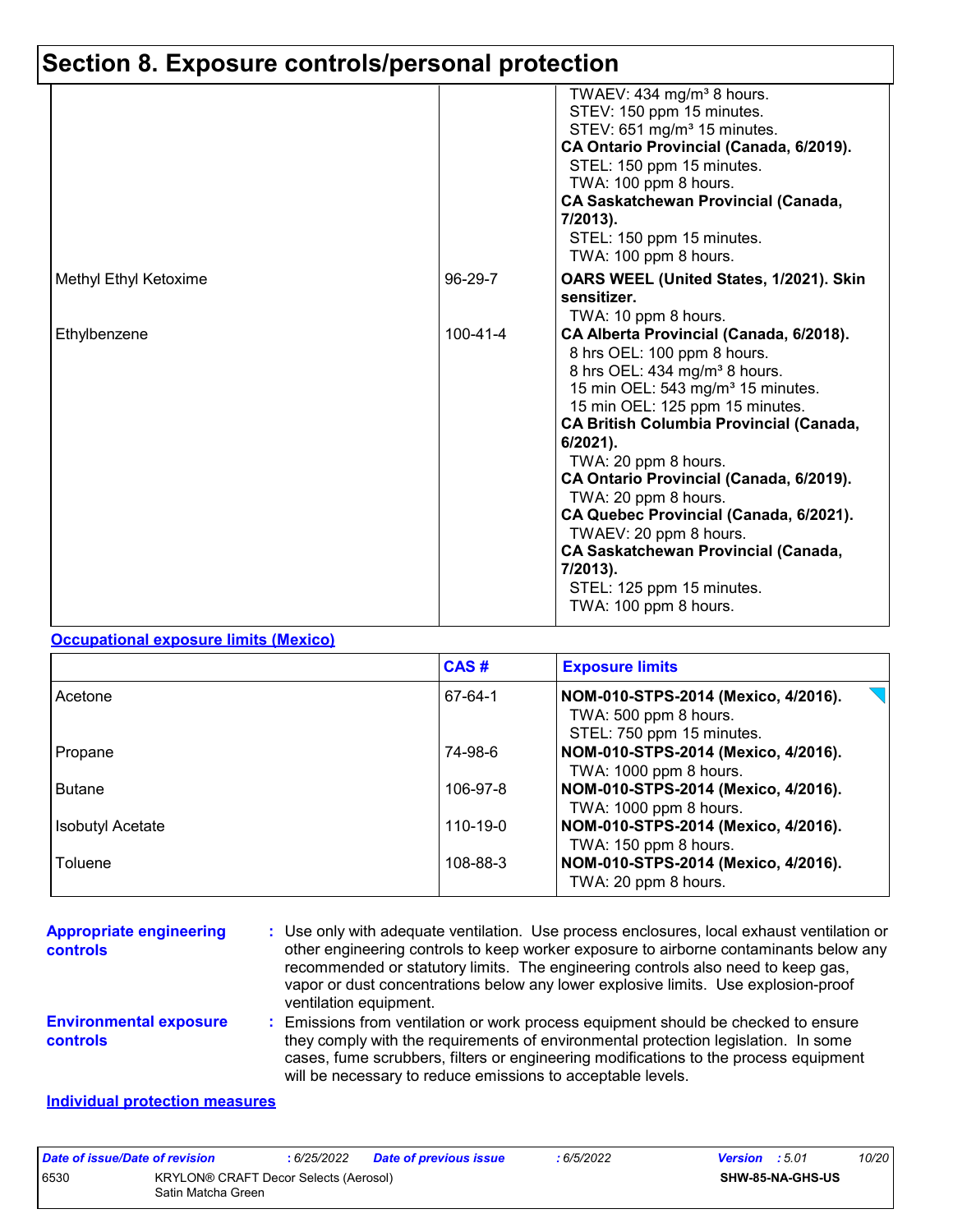| <b>Hygiene measures</b>       | : Wash hands, forearms and face thoroughly after handling chemical products, before<br>eating, smoking and using the lavatory and at the end of the working period.<br>Appropriate techniques should be used to remove potentially contaminated clothing.<br>Contaminated work clothing should not be allowed out of the workplace. Wash<br>contaminated clothing before reusing. Ensure that eyewash stations and safety<br>showers are close to the workstation location.                                                                                                                                            |
|-------------------------------|------------------------------------------------------------------------------------------------------------------------------------------------------------------------------------------------------------------------------------------------------------------------------------------------------------------------------------------------------------------------------------------------------------------------------------------------------------------------------------------------------------------------------------------------------------------------------------------------------------------------|
| <b>Eye/face protection</b>    | : Safety eyewear complying with an approved standard should be used when a risk<br>assessment indicates this is necessary to avoid exposure to liquid splashes, mists,<br>gases or dusts. If contact is possible, the following protection should be worn, unless<br>the assessment indicates a higher degree of protection: chemical splash goggles.                                                                                                                                                                                                                                                                  |
| <b>Skin protection</b>        |                                                                                                                                                                                                                                                                                                                                                                                                                                                                                                                                                                                                                        |
| <b>Hand protection</b>        | : Chemical-resistant, impervious gloves complying with an approved standard should be<br>worn at all times when handling chemical products if a risk assessment indicates this is<br>necessary. Considering the parameters specified by the glove manufacturer, check<br>during use that the gloves are still retaining their protective properties. It should be<br>noted that the time to breakthrough for any glove material may be different for different<br>glove manufacturers. In the case of mixtures, consisting of several substances, the<br>protection time of the gloves cannot be accurately estimated. |
| <b>Body protection</b>        | : Personal protective equipment for the body should be selected based on the task being<br>performed and the risks involved and should be approved by a specialist before<br>handling this product. When there is a risk of ignition from static electricity, wear anti-<br>static protective clothing. For the greatest protection from static discharges, clothing<br>should include anti-static overalls, boots and gloves.                                                                                                                                                                                         |
| <b>Other skin protection</b>  | : Appropriate footwear and any additional skin protection measures should be selected<br>based on the task being performed and the risks involved and should be approved by a<br>specialist before handling this product.                                                                                                                                                                                                                                                                                                                                                                                              |
| <b>Respiratory protection</b> | : Based on the hazard and potential for exposure, select a respirator that meets the<br>appropriate standard or certification. Respirators must be used according to a<br>respiratory protection program to ensure proper fitting, training, and other important<br>aspects of use.                                                                                                                                                                                                                                                                                                                                    |

## **Section 9. Physical and chemical properties**

The conditions of measurement of all properties are at standard temperature and pressure unless otherwise indicated.

| <b>Appearance</b>                                                 |                    |                                              |                                                           |           |                |                  |       |
|-------------------------------------------------------------------|--------------------|----------------------------------------------|-----------------------------------------------------------|-----------|----------------|------------------|-------|
| <b>Physical state</b>                                             |                    | $:$ Liquid.                                  |                                                           |           |                |                  |       |
| <b>Color</b>                                                      |                    | : Not available.                             |                                                           |           |                |                  |       |
| Odor                                                              |                    | : Not available.                             |                                                           |           |                |                  |       |
| <b>Odor threshold</b>                                             |                    | : Not available.                             |                                                           |           |                |                  |       |
| pH                                                                |                    | : Not applicable.                            |                                                           |           |                |                  |       |
| <b>Melting point/freezing point</b>                               |                    | : Not available.                             |                                                           |           |                |                  |       |
| <b>Boiling point, initial boiling</b><br>point, and boiling range |                    | : Not available.                             |                                                           |           |                |                  |       |
| <b>Flash point</b>                                                |                    |                                              | : Closed cup: -29°C (-20.2°F) [Pensky-Martens Closed Cup] |           |                |                  |       |
| <b>Evaporation rate</b>                                           |                    | $: 5.6$ (butyl acetate = 1)                  |                                                           |           |                |                  |       |
| <b>Flammability</b>                                               |                    | : Not available.                             |                                                           |           |                |                  |       |
| Lower and upper explosion<br>limit/flammability limit             |                    | $:$ Lower: $0.9\%$<br>Upper: 12.8%           |                                                           |           |                |                  |       |
| <b>Vapor pressure</b>                                             |                    | : 101.3 kPa (760 mm Hg)                      |                                                           |           |                |                  |       |
| <b>Relative vapor density</b>                                     |                    | : $1.55$ [Air = 1]                           |                                                           |           |                |                  |       |
| <b>Relative density</b>                                           |                    | : 0.75                                       |                                                           |           |                |                  |       |
| <b>Solubility</b>                                                 |                    | : Not available.                             |                                                           |           |                |                  |       |
| Date of issue/Date of revision                                    |                    | :6/25/2022                                   | <b>Date of previous issue</b>                             | :6/5/2022 | Version : 5.01 |                  | 11/20 |
| 6530                                                              | Satin Matcha Green | <b>KRYLON® CRAFT Decor Selects (Aerosol)</b> |                                                           |           |                | SHW-85-NA-GHS-US |       |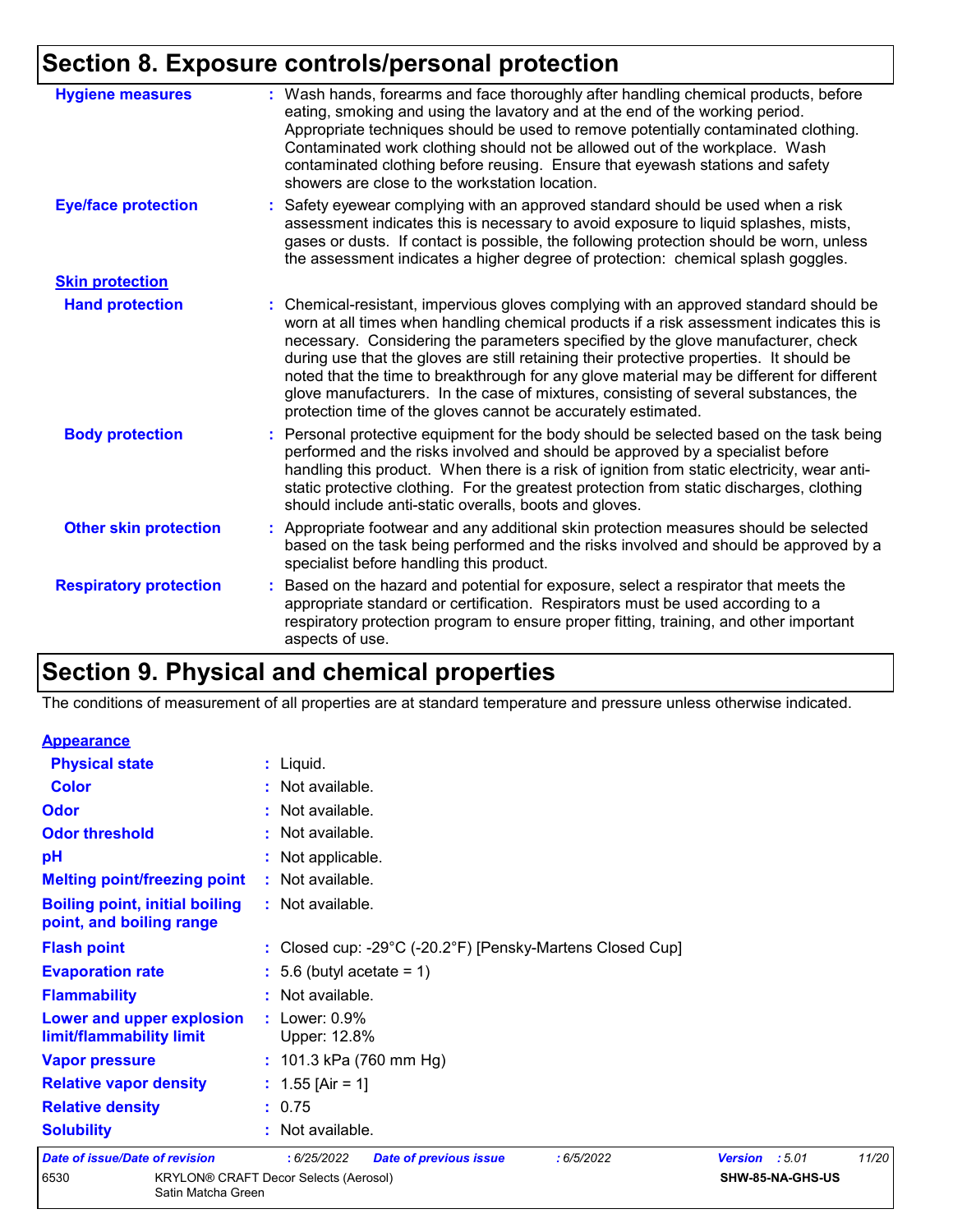## **Section 9. Physical and chemical properties**

| <b>Partition coefficient: n-</b><br>octanol/water | : Not applicable.                                                |
|---------------------------------------------------|------------------------------------------------------------------|
| <b>Auto-ignition temperature</b>                  | : Not available.                                                 |
| <b>Decomposition temperature</b>                  | $\therefore$ Not available.                                      |
| <b>Viscosity</b>                                  | : Kinematic (40°C (104°F)): <20.5 mm <sup>2</sup> /s (<20.5 cSt) |
| <b>Molecular weight</b>                           | Not applicable.                                                  |
| <b>Aerosol product</b>                            |                                                                  |
| <b>Type of aerosol</b>                            | : Spray                                                          |
| <b>Heat of combustion</b>                         | : $28.167$ kJ/g                                                  |

## **Section 10. Stability and reactivity**

| <b>Reactivity</b>                            | : No specific test data related to reactivity available for this product or its ingredients.              |
|----------------------------------------------|-----------------------------------------------------------------------------------------------------------|
| <b>Chemical stability</b>                    | : The product is stable.                                                                                  |
| <b>Possibility of hazardous</b><br>reactions | : Under normal conditions of storage and use, hazardous reactions will not occur.                         |
| <b>Conditions to avoid</b>                   | : Avoid all possible sources of ignition (spark or flame).                                                |
| <b>Incompatible materials</b>                | No specific data.<br>t.                                                                                   |
| <b>Hazardous decomposition</b><br>products   | : Under normal conditions of storage and use, hazardous decomposition products should<br>not be produced. |

### **Section 11. Toxicological information**

#### **Information on toxicological effects**

#### **Acute toxicity**

| <b>Product/ingredient name</b> | <b>Result</b>                | <b>Species</b> | <b>Dose</b>              | <b>Exposure</b> |
|--------------------------------|------------------------------|----------------|--------------------------|-----------------|
| Acetone                        | LD50 Oral                    | Rat            | 5800 mg/kg               |                 |
| <b>Butane</b>                  | <b>LC50 Inhalation Vapor</b> | Rat            | 658000 mg/m <sup>3</sup> | 4 hours         |
| <b>Isobutyl Acetate</b>        | LD50 Dermal                  | Rabbit         | >17400 mg/kg             |                 |
|                                | LD50 Oral                    | Rat            | 13400 mg/kg              |                 |
| Toluene                        | <b>LC50 Inhalation Vapor</b> | Rat            | 49 g/ $m3$               | 4 hours         |
|                                | LD50 Oral                    | Rat            | 636 mg/kg                |                 |
| Xylene, mixed isomers          | LC50 Inhalation Gas.         | Rat            | 6700 ppm                 | 4 hours         |
|                                | LD50 Oral                    | Rat            | 4300 mg/kg               |                 |
| Methyl Ethyl Ketoxime          | LD50 Oral                    | Rat            | 930 mg/kg                |                 |
| Ethylbenzene                   | LD50 Dermal                  | Rabbit         | >5000 mg/kg              |                 |
|                                | LD50 Oral                    | Rat            | 3500 mg/kg               |                 |

**Irritation/Corrosion**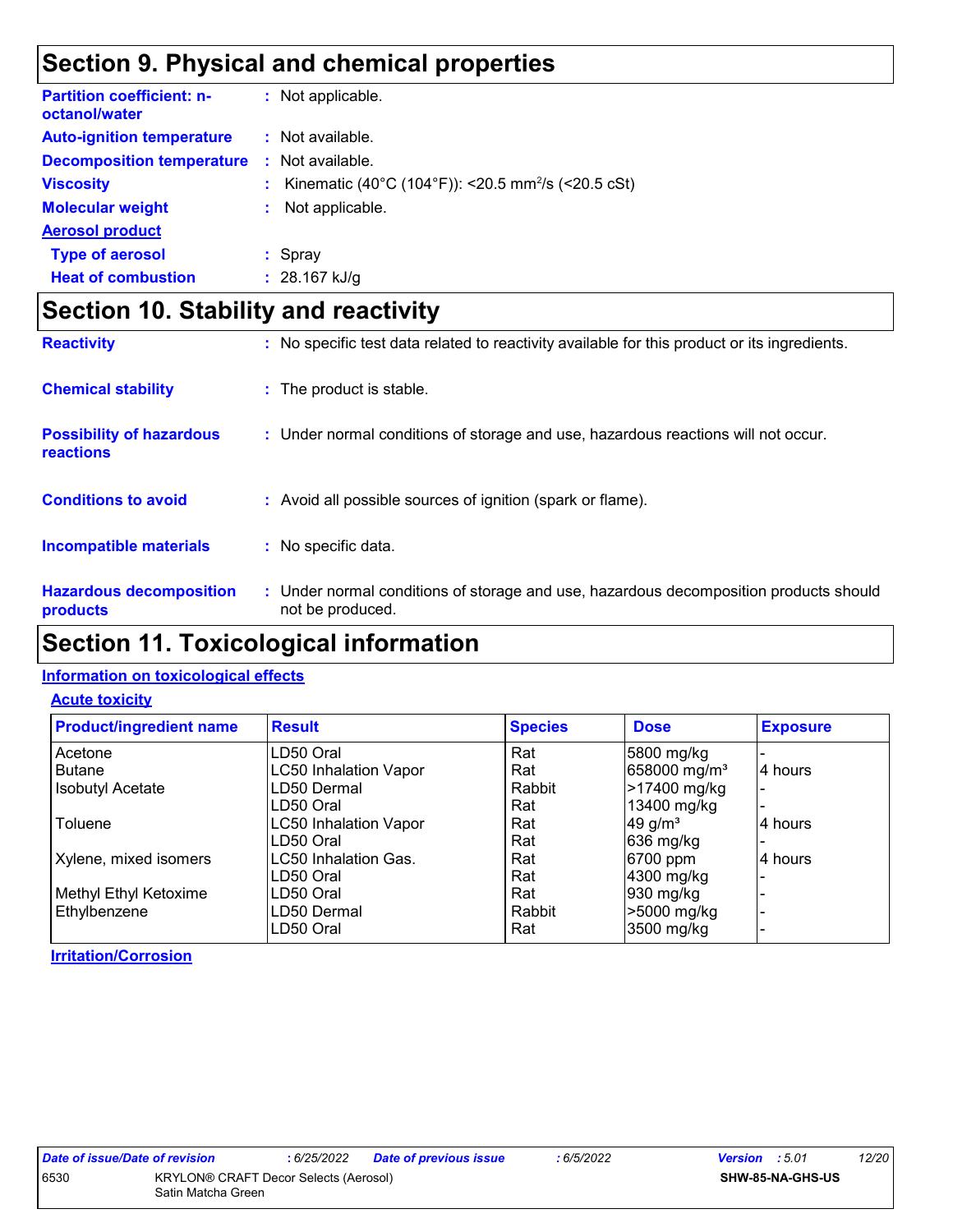| <b>Product/ingredient name</b> | <b>Result</b>            | <b>Species</b> | <b>Score</b> | <b>Exposure</b> | <b>Observation</b> |
|--------------------------------|--------------------------|----------------|--------------|-----------------|--------------------|
| Acetone                        | Eyes - Mild irritant     | Human          |              | 186300 ppm      |                    |
|                                | Eyes - Mild irritant     | Rabbit         |              | 10 uL           |                    |
|                                | Eyes - Moderate irritant | Rabbit         |              | 24 hours 20     |                    |
|                                |                          |                |              | mg              |                    |
|                                | Eyes - Severe irritant   | Rabbit         |              | 20 mg           |                    |
|                                | Skin - Mild irritant     | Rabbit         |              | 24 hours 500    |                    |
|                                |                          |                |              | mg              |                    |
|                                | Skin - Mild irritant     | Rabbit         |              | 395 mg          |                    |
| <b>Isobutyl Acetate</b>        | Eyes - Moderate irritant | Rabbit         |              | 24 hours 500    |                    |
|                                |                          |                |              | mg              |                    |
|                                | Skin - Mild irritant     | Rabbit         |              | 500 mg          |                    |
|                                | Skin - Moderate irritant | Rabbit         |              | 24 hours 500    |                    |
|                                |                          |                |              | mg              |                    |
| <b>Titanium Dioxide</b>        | Skin - Mild irritant     | Human          |              | 72 hours 300    |                    |
|                                |                          |                |              | ug l            |                    |
| Toluene                        | Eyes - Mild irritant     | Rabbit         |              | 0.5 minutes     |                    |
|                                |                          |                |              | 100 mg          |                    |
|                                | Eyes - Mild irritant     | Rabbit         |              | 870 ug          |                    |
|                                | Eyes - Severe irritant   | Rabbit         |              | 24 hours 2      |                    |
|                                |                          |                |              | mg              |                    |
|                                | Skin - Mild irritant     | Pig            |              | 24 hours 250    |                    |
|                                |                          |                |              | uL              |                    |
|                                | Skin - Mild irritant     | Rabbit         |              | 435 mg          |                    |
|                                | Skin - Moderate irritant | Rabbit         |              | 24 hours 20     |                    |
|                                |                          |                |              | mg              |                    |
|                                | Skin - Moderate irritant | Rabbit         |              | 500 mg          |                    |
| Xylene, mixed isomers          | Eyes - Mild irritant     | Rabbit         |              | 87 mg           |                    |
|                                | Eyes - Severe irritant   | Rabbit         |              | 24 hours 5      |                    |
|                                |                          |                |              | mg              |                    |
|                                | Skin - Mild irritant     | Rat            |              | 8 hours 60 uL   |                    |
|                                | Skin - Moderate irritant | Rabbit         |              | 24 hours 500    |                    |
|                                |                          |                |              | mg              |                    |
|                                | Skin - Moderate irritant | Rabbit         |              | 100 %           |                    |
| Methyl Ethyl Ketoxime          | Eyes - Severe irritant   | Rabbit         |              | 100 uL          |                    |
| Ethylbenzene                   | Eyes - Severe irritant   | Rabbit         |              | 500 mg          |                    |
|                                | Skin - Mild irritant     | Rabbit         |              | 24 hours 15     |                    |
|                                |                          |                |              | mg              |                    |

#### **Sensitization**

Not available.

#### **Mutagenicity**

Not available.

#### **Carcinogenicity**

Not available.

#### **Classification**

| <b>Product/ingredient name</b> | <b>OSHA</b> | <b>IARC</b> | <b>NTP</b> |
|--------------------------------|-------------|-------------|------------|
| <b>Titanium Dioxide</b>        |             | 2B          |            |
| <b>Toluene</b>                 |             | J           |            |
| Xylene, mixed isomers          |             | J           |            |
| Ethylbenzene                   | -           | 2B          |            |

### **Reproductive toxicity**

Not available.

| Date of issue/Date of revision                                      |  | : 6/25/2022 | <b>Date of previous issue</b> | : 6/5/2022              | <b>Version</b> : 5.01 |  | 13/20 |
|---------------------------------------------------------------------|--|-------------|-------------------------------|-------------------------|-----------------------|--|-------|
| 6530<br>KRYLON® CRAFT Decor Selects (Aerosol)<br>Satin Matcha Green |  |             |                               | <b>SHW-85-NA-GHS-US</b> |                       |  |       |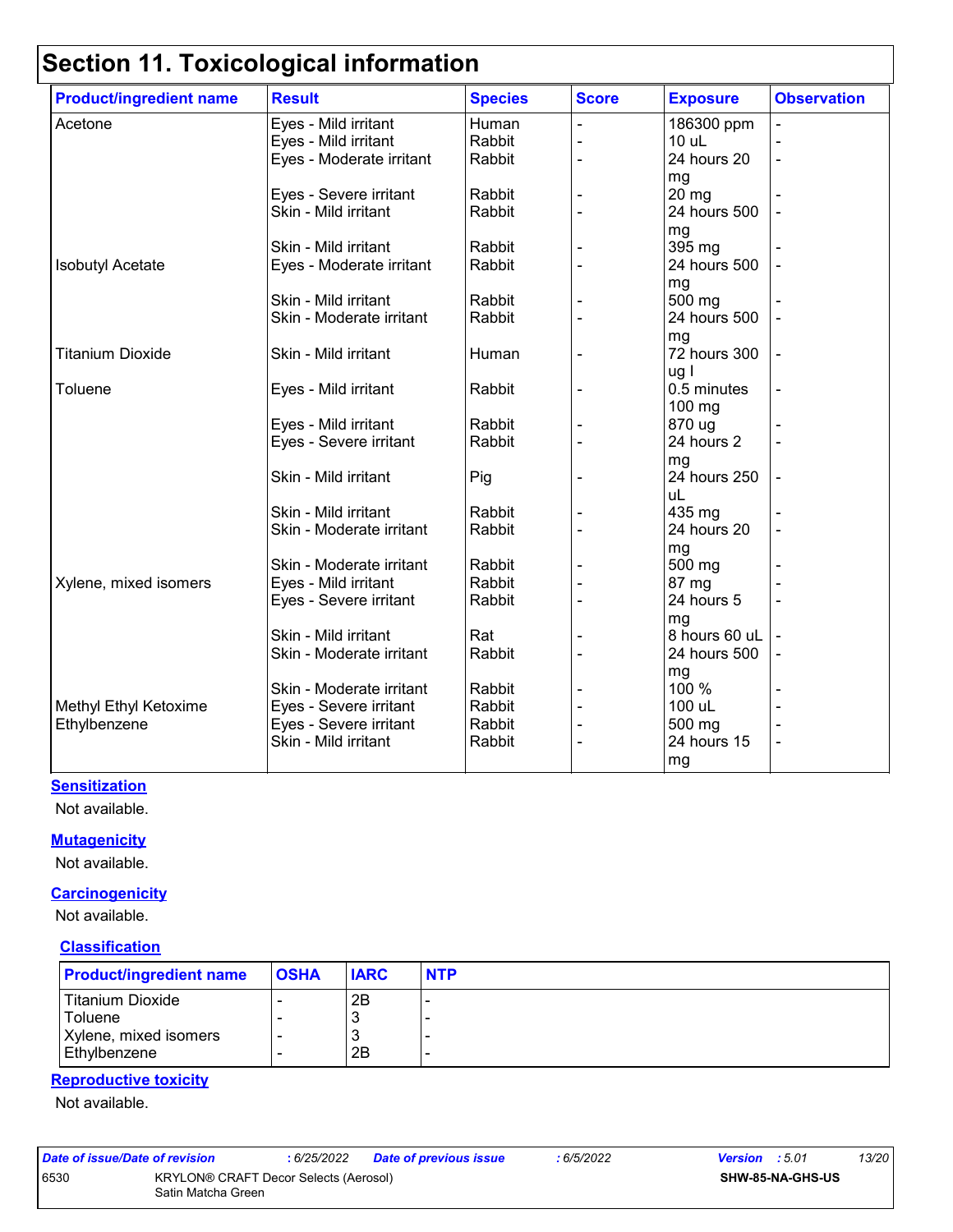#### **Teratogenicity**

Not available.

#### **Specific target organ toxicity (single exposure)**

| <b>Name</b>                       | <b>Category</b>          | <b>Route of</b><br>exposure | <b>Target organs</b>            |
|-----------------------------------|--------------------------|-----------------------------|---------------------------------|
| Acetone                           | Category 3               |                             | Respiratory tract<br>irritation |
|                                   |                          |                             | Narcotic effects                |
| Propane                           | Category 3<br>Category 3 |                             | Respiratory tract               |
|                                   |                          |                             | irritation                      |
|                                   | Category 3               |                             | Narcotic effects                |
| <b>Butane</b>                     | Category 3               |                             | Respiratory tract<br>irritation |
|                                   | Category 3               |                             | Narcotic effects                |
| <b>Isobutyl Acetate</b>           | Category 3               |                             | Narcotic effects                |
| Lt. Aliphatic Hydrocarbon Solvent | Category 3               |                             | Respiratory tract<br>irritation |
|                                   | Category 3               |                             | Narcotic effects                |
| Calcium Carbonate                 | Category 3               |                             | Respiratory tract<br>irritation |
| Toluene                           | Category 3               |                             | Respiratory tract<br>irritation |
|                                   | Category 3               |                             | Narcotic effects                |
| Xylene, mixed isomers             | Category 3               |                             | Respiratory tract<br>irritation |
| Methyl Ethyl Ketoxime             | Category 1               |                             | upper respiratory<br>tract      |
|                                   | Category 3               |                             | Narcotic effects                |
| Ethylbenzene                      | Category 3               |                             | Respiratory tract<br>irritation |
|                                   | Category 3               |                             | Narcotic effects                |

#### **Specific target organ toxicity (repeated exposure)**

| <b>Name</b>                       | <b>Category</b> | <b>Route of</b><br>exposure | <b>Target organs</b> |
|-----------------------------------|-----------------|-----------------------------|----------------------|
| Acetone                           | Category 2      | $\overline{\phantom{0}}$    |                      |
| Propane                           | Category 2      |                             |                      |
| l Butane                          | Category 2      |                             |                      |
| Lt. Aliphatic Hydrocarbon Solvent | Category 2      |                             |                      |
| Toluene                           | Category 2      |                             |                      |
| Xylene, mixed isomers             | Category 2      |                             |                      |
| Methyl Ethyl Ketoxime             | Category 2      |                             | blood system         |
| Ethylbenzene                      | Category 2      |                             |                      |

#### **Aspiration hazard**

| <b>Name</b>                       | Result                                |
|-----------------------------------|---------------------------------------|
| Propane                           | <b>ASPIRATION HAZARD - Category 1</b> |
| Butane                            | <b>ASPIRATION HAZARD - Category 1</b> |
| Lt. Aliphatic Hydrocarbon Solvent | <b>ASPIRATION HAZARD - Category 1</b> |
| l Toluene                         | <b>ASPIRATION HAZARD - Category 1</b> |
| Xylene, mixed isomers             | <b>ASPIRATION HAZARD - Category 1</b> |
| Ethylbenzene                      | <b>ASPIRATION HAZARD - Category 1</b> |

#### **Information on the likely :** Not available. **routes of exposure**

| Date of issue/Date of revision |                                                                    | : 6/25/2022 | Date of previous issue | : 6/5/2022 | <b>Version</b> : 5.01 |                         | 14/20 |
|--------------------------------|--------------------------------------------------------------------|-------------|------------------------|------------|-----------------------|-------------------------|-------|
| 6530                           | <b>KRYLON® CRAFT Decor Selects (Aerosol)</b><br>Satin Matcha Green |             |                        |            |                       | <b>SHW-85-NA-GHS-US</b> |       |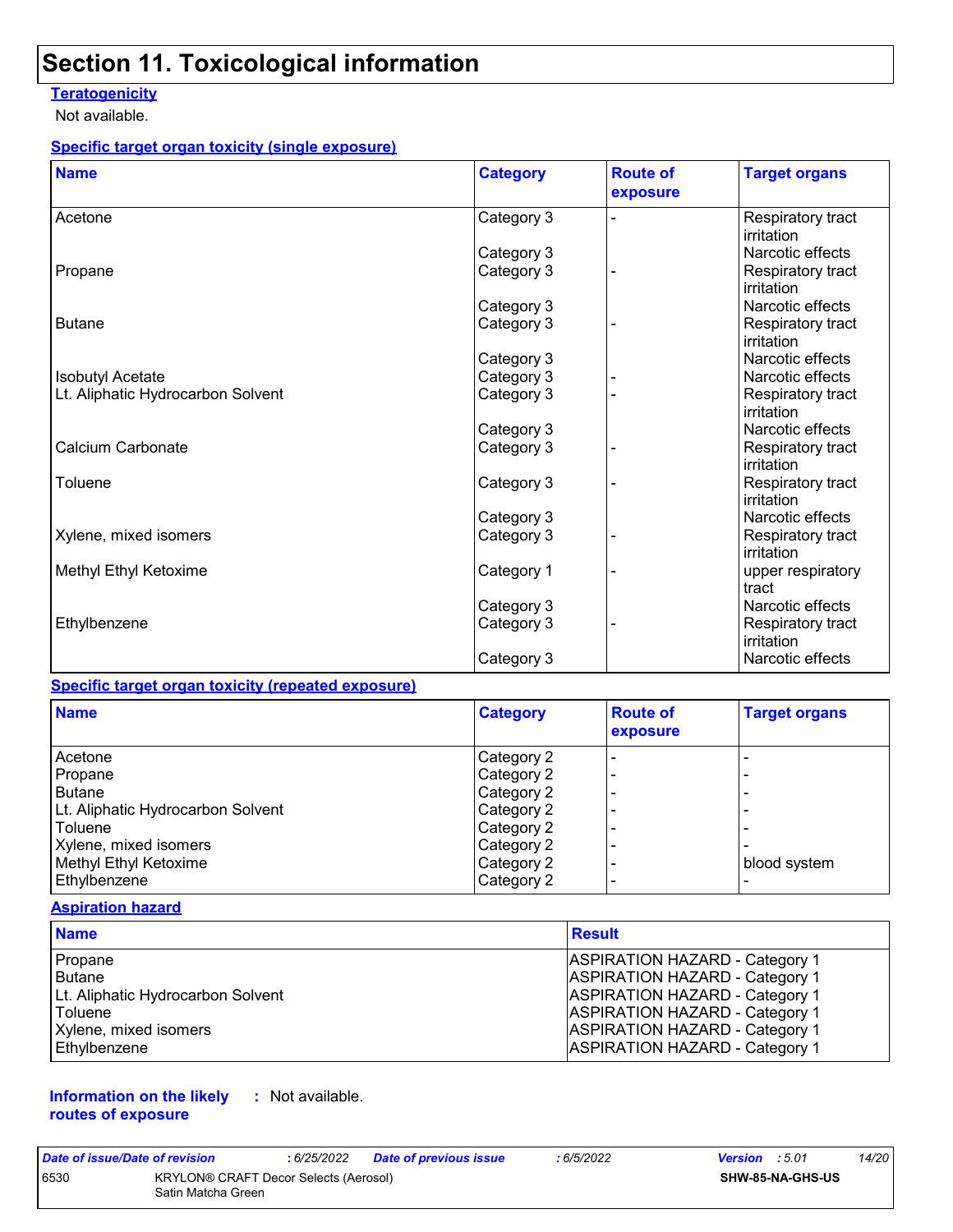| <b>Potential acute health effects</b> |                                                                                                                                                                                                                                                                         |
|---------------------------------------|-------------------------------------------------------------------------------------------------------------------------------------------------------------------------------------------------------------------------------------------------------------------------|
| <b>Eye contact</b>                    | : Causes serious eye irritation.                                                                                                                                                                                                                                        |
| <b>Inhalation</b>                     | : Can cause central nervous system (CNS) depression. May cause drowsiness or<br>dizziness. May cause respiratory irritation.                                                                                                                                            |
| <b>Skin contact</b>                   | : Causes skin irritation. May cause an allergic skin reaction.                                                                                                                                                                                                          |
| <b>Ingestion</b>                      | : Can cause central nervous system (CNS) depression. May be fatal if swallowed and<br>enters airways.                                                                                                                                                                   |
|                                       | <b>Symptoms related to the physical, chemical and toxicological characteristics</b>                                                                                                                                                                                     |
| <b>Eye contact</b>                    | : Adverse symptoms may include the following:<br>pain or irritation<br>watering<br>redness                                                                                                                                                                              |
| <b>Inhalation</b>                     | : Adverse symptoms may include the following:<br>respiratory tract irritation<br>coughing<br>nausea or vomiting<br>headache<br>drowsiness/fatigue<br>dizziness/vertigo<br>unconsciousness<br>reduced fetal weight<br>increase in fetal deaths<br>skeletal malformations |
| <b>Skin contact</b>                   | : Adverse symptoms may include the following:<br>irritation<br>redness<br>reduced fetal weight<br>increase in fetal deaths<br>skeletal malformations                                                                                                                    |
| <b>Ingestion</b>                      | : Adverse symptoms may include the following:<br>nausea or vomiting<br>reduced fetal weight<br>increase in fetal deaths<br>skeletal malformations                                                                                                                       |
|                                       | Delayed and immediate effects and also chronic effects from short and long term exposure                                                                                                                                                                                |

| <b>Short term exposure</b>                   |                                                                                                                                                                                |
|----------------------------------------------|--------------------------------------------------------------------------------------------------------------------------------------------------------------------------------|
| <b>Potential immediate</b><br><b>effects</b> | : Not available.                                                                                                                                                               |
| <b>Potential delayed effects</b>             | $:$ Not available.                                                                                                                                                             |
| <b>Long term exposure</b>                    |                                                                                                                                                                                |
| <b>Potential immediate</b><br><b>effects</b> | : Not available.                                                                                                                                                               |
| <b>Potential delayed effects</b>             | : Not available.                                                                                                                                                               |
| <b>Potential chronic health effects</b>      |                                                                                                                                                                                |
| Not available.                               |                                                                                                                                                                                |
| <b>General</b>                               | : May cause damage to organs through prolonged or repeated exposure. Once<br>sensitized, a severe allergic reaction may occur when subsequently exposed to very low<br>levels. |
| <b>Carcinogenicity</b>                       | : Suspected of causing cancer. Risk of cancer depends on duration and level of<br>exposure.                                                                                    |
| Date of issue/Date of revision               | 15/20<br>:6/25/2022<br><b>Date of previous issue</b><br>:6/5/2022<br>Version : 5.01                                                                                            |
| 6530<br>Satin Matcha Green                   | <b>KRYLON® CRAFT Decor Selects (Aerosol)</b><br>SHW-85-NA-GHS-US                                                                                                               |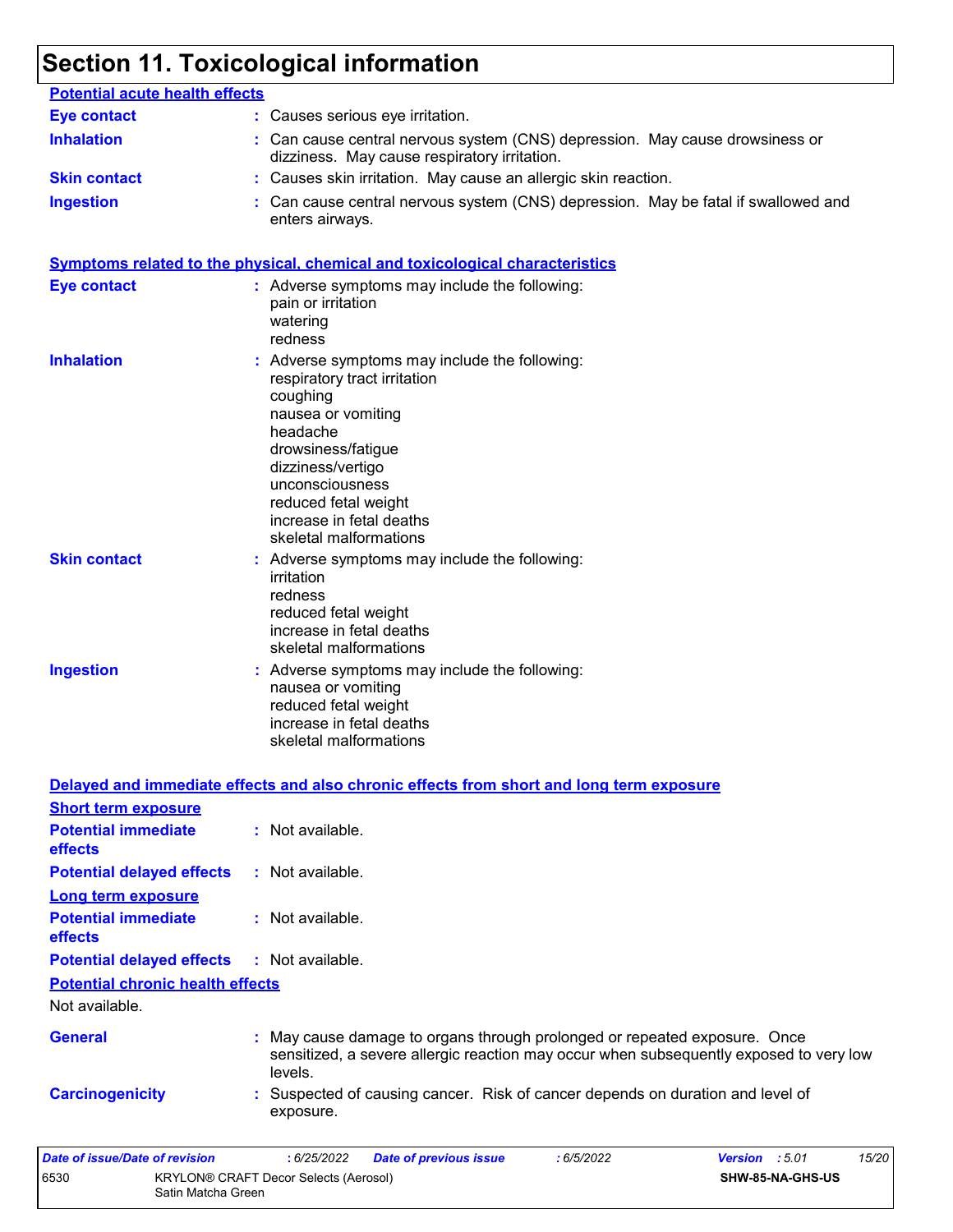**Mutagenicity :** No known significant effects or critical hazards. **Teratogenicity :** Suspected of damaging the unborn child.

**Developmental effects :** No known significant effects or critical hazards.

**Toxicity**

**Fertility effects :** No known significant effects or critical hazards.

#### **Numerical measures of toxicity**

### **Acute toxicity estimates**

| <b>Route</b> | <b>ATE value</b> |
|--------------|------------------|
| Oral         | 48803.41 mg/kg   |

## **Section 12. Ecological information**

| <b>Product/ingredient name</b>       | <b>Result</b>                         | <b>Species</b>                                                            | <b>Exposure</b> |
|--------------------------------------|---------------------------------------|---------------------------------------------------------------------------|-----------------|
| Acetone                              | Acute EC50 7200000 µg/l Fresh water   | Algae - Selenastrum sp.                                                   | 96 hours        |
|                                      | Acute LC50 4.42589 ml/L Marine water  | Crustaceans - Acartia tonsa -<br>Copepodid                                | 48 hours        |
|                                      | Acute LC50 7460000 µg/l Fresh water   | Daphnia - Daphnia cucullata                                               | 48 hours        |
|                                      | Acute LC50 5600 ppm Fresh water       | Fish - Poecilia reticulata                                                | 96 hours        |
|                                      | Chronic NOEC 4.95 mg/l Marine water   | Algae - Ulva pertusa                                                      | 96 hours        |
|                                      | Chronic NOEC 0.016 ml/L Fresh water   | Crustaceans - Daphniidae                                                  | 21 days         |
|                                      | Chronic NOEC 0.1 ml/L Fresh water     | Daphnia - Daphnia magna -<br>Neonate                                      | 21 days         |
|                                      | Chronic NOEC 5 µg/l Marine water      | Fish - Gasterosteus aculeatus -<br>Larvae                                 | 42 days         |
| Lt. Aliphatic Hydrocarbon<br>Solvent | Acute LC50 >100000 ppm Fresh water    | Fish - Oncorhynchus mykiss                                                | 96 hours        |
| <b>Titanium Dioxide</b>              | Acute LC50 >1000000 µg/l Marine water | Fish - Fundulus heteroclitus                                              | 96 hours        |
| Toluene                              | Acute EC50 >433 ppm Marine water      | Algae - Skeletonema costatum                                              | 96 hours        |
|                                      | Acute EC50 11600 µg/l Fresh water     | Crustaceans - Gammarus<br>pseudolimnaeus - Adult                          | 48 hours        |
|                                      | Acute EC50 6000 µg/l Fresh water      | Daphnia - Daphnia magna -<br>Juvenile (Fledgling, Hatchling,<br>Weanling) | 48 hours        |
|                                      | Acute LC50 5500 µg/l Fresh water      | Fish - Oncorhynchus kisutch - Fry                                         | 96 hours        |
|                                      | Chronic NOEC 1000 µg/l Fresh water    | Daphnia - Daphnia magna                                                   | 21 days         |
| Xylene, mixed isomers                | Acute LC50 8500 µg/l Marine water     | Crustaceans - Palaemonetes<br>pugio                                       | 48 hours        |
|                                      | Acute LC50 13400 µg/l Fresh water     | Fish - Pimephales promelas                                                | 96 hours        |
| Methyl Ethyl Ketoxime                | Acute LC50 843000 µg/l Fresh water    | Fish - Pimephales promelas                                                | 96 hours        |
| Ethylbenzene                         | Acute EC50 4900 µg/l Marine water     | Algae - Skeletonema costatum                                              | 72 hours        |
|                                      | Acute EC50 7700 µg/l Marine water     | Algae - Skeletonema costatum                                              | 96 hours        |
|                                      | Acute EC50 6.53 mg/l Marine water     | Crustaceans - Artemia sp. -<br>Nauplii                                    | 48 hours        |
|                                      | Acute EC50 2.93 mg/l Fresh water      | Daphnia - Daphnia magna -<br>Neonate                                      | 48 hours        |
|                                      | Acute LC50 4200 µg/l Fresh water      | Fish - Oncorhynchus mykiss                                                | 96 hours        |

#### **Persistence and degradability**

| <b>Date of issue/Dat</b> |  |  |
|--------------------------|--|--|
| חכם:                     |  |  |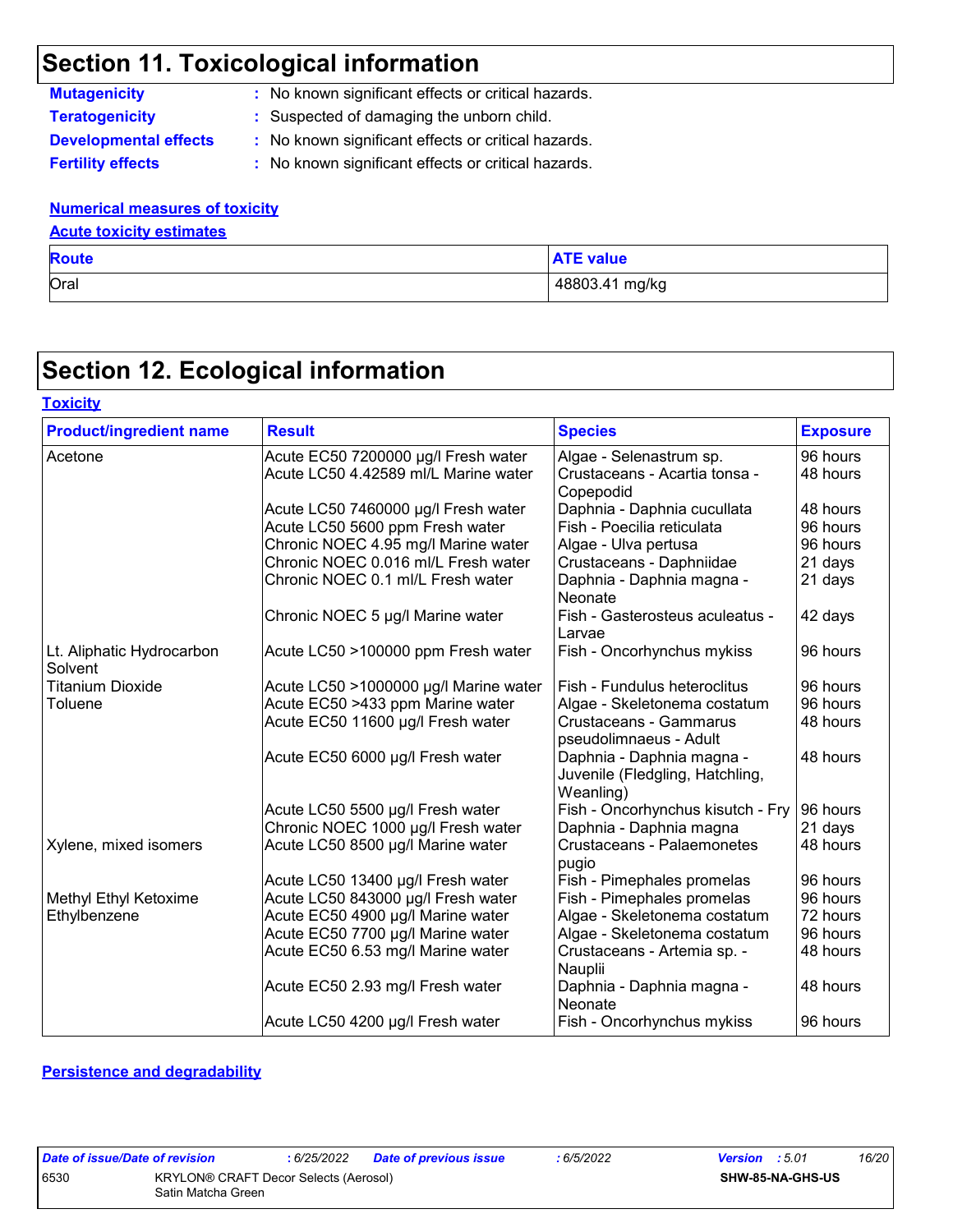| <b>Product/ingredient name</b> | <b>Aquatic half-life</b> | <b>Photolysis</b> | Biodegradability |
|--------------------------------|--------------------------|-------------------|------------------|
| Acetone                        |                          |                   | Readily          |
| Toluene                        |                          |                   | Readily          |
| Xylene, mixed isomers          | $\overline{\phantom{0}}$ |                   | Readily          |
| l Ethvlbenzene                 |                          |                   | Readily          |

#### **Bioaccumulative potential**

| <b>Product/ingredient name</b> | $LogP_{ow}$ | <b>BCF</b>  | <b>Potential</b> |
|--------------------------------|-------------|-------------|------------------|
| Lt. Aliphatic Hydrocarbon      |             | 10 to 2500  | high             |
| Solvent<br><b>Toluene</b>      |             | 90          | low              |
| Xylene, mixed isomers          |             | 8.1 to 25.9 | low              |
| Methyl Ethyl Ketoxime          |             | 2.5 to 5.8  | low              |

#### **Mobility in soil**

**Soil/water partition coefficient (K**<sub>oc</sub>)

**:** Not available.

**Other adverse effects** : No known significant effects or critical hazards.

### **Section 13. Disposal considerations**

**Disposal methods :**

The generation of waste should be avoided or minimized wherever possible. Disposal of this product, solutions and any by-products should at all times comply with the requirements of environmental protection and waste disposal legislation and any regional local authority requirements. Dispose of surplus and non-recyclable products via a licensed waste disposal contractor. Waste should not be disposed of untreated to the sewer unless fully compliant with the requirements of all authorities with jurisdiction. Waste packaging should be recycled. Incineration or landfill should only be considered when recycling is not feasible. This material and its container must be disposed of in a safe way. Empty containers or liners may retain some product residues. Do not puncture or incinerate container.

### **Section 14. Transport information**

|                                        | <b>DOT</b><br><b>Classification</b>                         | <b>TDG</b><br><b>Classification</b> | <b>Mexico</b><br><b>Classification</b> | <b>IATA</b>            | <b>IMDG</b>             |
|----------------------------------------|-------------------------------------------------------------|-------------------------------------|----------------------------------------|------------------------|-------------------------|
| <b>UN number</b>                       | <b>UN1950</b>                                               | UN1950                              | <b>UN1950</b>                          | <b>UN1950</b>          | <b>UN1950</b>           |
| <b>UN proper</b><br>shipping name      | <b>AEROSOLS</b>                                             | <b>AEROSOLS</b>                     | <b>AEROSOLS</b>                        | AEROSOLS,<br>flammable | <b>AEROSOLS</b>         |
| <b>Transport</b>                       | 2.1                                                         | 2.1                                 | 2.1                                    | 2.1                    | 2.1                     |
| hazard class(es)                       |                                                             |                                     |                                        |                        |                         |
| <b>Packing group</b>                   | $\sim$                                                      | $\sim$                              |                                        | -                      |                         |
| <b>Environmental</b><br><b>hazards</b> | No.                                                         | No.                                 | No.                                    | No.                    | No.                     |
|                                        |                                                             |                                     |                                        |                        |                         |
| Date of issue/Date of revision         | : 6/25/2022                                                 | <b>Date of previous issue</b>       | :6/5/2022                              |                        | 17/20<br>Version : 5.01 |
| 6530                                   | KRYLON® CRAFT Decor Selects (Aerosol)<br>Satin Matcha Green |                                     |                                        |                        | SHW-85-NA-GHS-US        |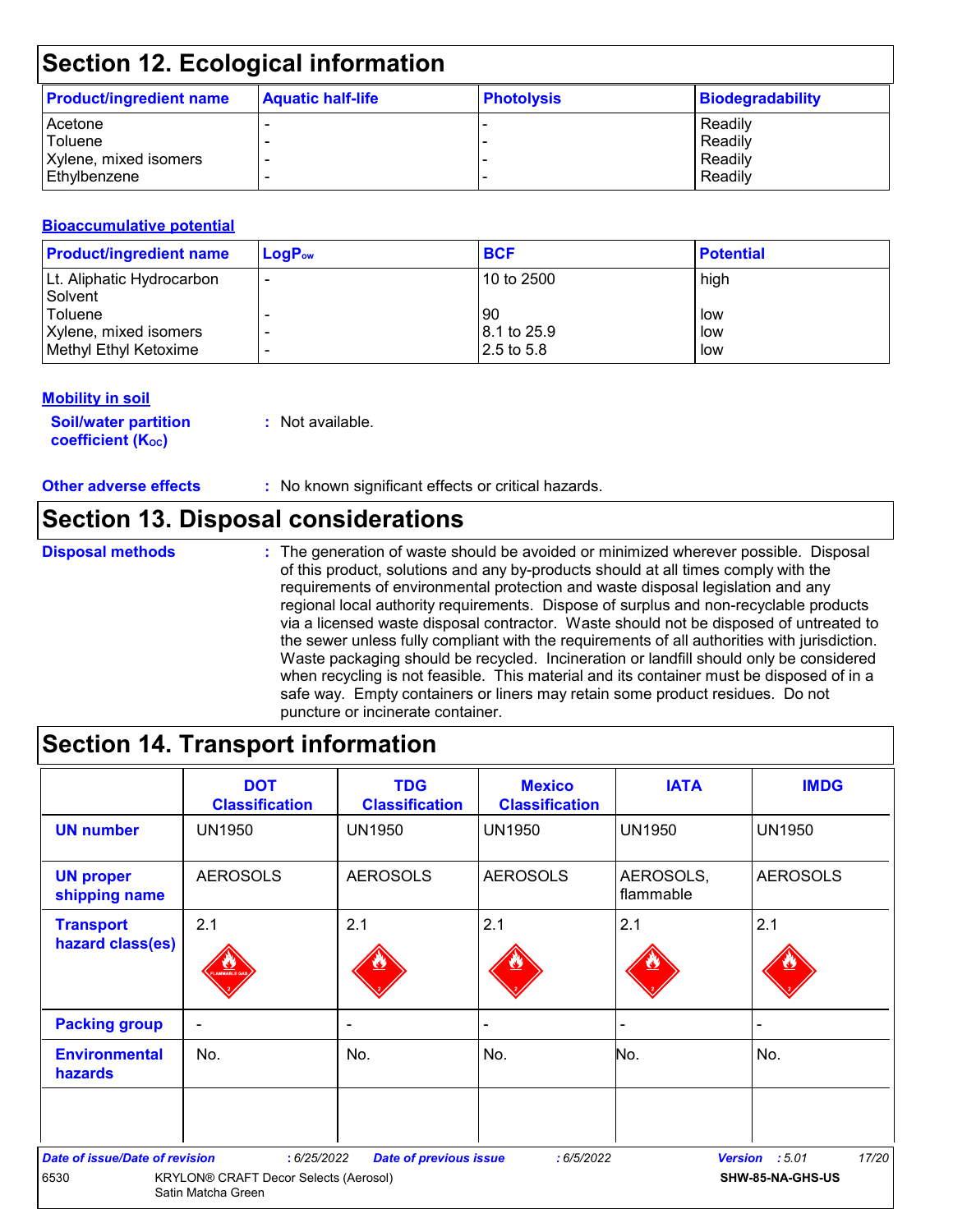|                                                                                                                 | Product classified<br>as per the<br>following sections<br>of the<br>Transportation of<br>Dangerous Goods<br>Regulations:<br>2.13-2.17 (Class |                                                                                                                 |                                                                                                                 |                                                                                                                                                                                                                                                                                                                                                                                                                                                                                                                                                                                                                                                                                     |
|-----------------------------------------------------------------------------------------------------------------|----------------------------------------------------------------------------------------------------------------------------------------------|-----------------------------------------------------------------------------------------------------------------|-----------------------------------------------------------------------------------------------------------------|-------------------------------------------------------------------------------------------------------------------------------------------------------------------------------------------------------------------------------------------------------------------------------------------------------------------------------------------------------------------------------------------------------------------------------------------------------------------------------------------------------------------------------------------------------------------------------------------------------------------------------------------------------------------------------------|
| Dependent upon<br>container size, this<br>product may ship under<br>the Limited Quantity<br>shipping exception. | 2).<br>Dependent upon<br>container size, this<br>product may ship under<br>the Limited Quantity<br>shipping exception.                       | Dependent upon<br>container size, this<br>product may ship under<br>the Limited Quantity<br>shipping exception. | Dependent upon<br>container size, this<br>product may ship under<br>the Limited Quantity<br>shipping exception. | Dependent upon<br>container size, this<br>product may ship under<br>the Limited Quantity<br>shipping exception.                                                                                                                                                                                                                                                                                                                                                                                                                                                                                                                                                                     |
| <b>Special precautions for user :</b>                                                                           |                                                                                                                                              |                                                                                                                 |                                                                                                                 |                                                                                                                                                                                                                                                                                                                                                                                                                                                                                                                                                                                                                                                                                     |
|                                                                                                                 | <b>Transport in bulk according</b>                                                                                                           | : Not available.                                                                                                |                                                                                                                 | Multi-modal shipping descriptions are provided for informational purposes and do not<br>consider container sizes. The presence of a shipping description for a particular<br>mode of transport (sea, air, etc.), does not indicate that the product is packaged<br>suitably for that mode of transport. All packaging must be reviewed for suitability<br>prior to shipment, and compliance with the applicable regulations is the sole<br>responsibility of the person offering the product for transport. People loading and<br>unloading dangerous goods must be trained on all of the risks deriving from the<br>substances and on all actions in case of emergency situations. |

**Proper shipping name :**

: Not available.

### **Section 15. Regulatory information**

#### **SARA 313**

SARA 313 (40 CFR 372.45) supplier notification can be found on the Environmental Data Sheet.

#### **California Prop. 65**

WARNING: This product contains chemicals known to the State of California to cause cancer and birth defects or other reproductive harm.

#### **International regulations**

| <b>International lists</b> | : Australia inventory (AIIC): Not determined.                |
|----------------------------|--------------------------------------------------------------|
|                            | China inventory (IECSC): Not determined.                     |
|                            | Japan inventory (CSCL): Not determined.                      |
|                            | Japan inventory (ISHL): Not determined.                      |
|                            | Korea inventory (KECI): Not determined.                      |
|                            | New Zealand Inventory of Chemicals (NZIoC): Not determined.  |
|                            | Philippines inventory (PICCS): Not determined.               |
|                            | Taiwan Chemical Substances Inventory (TCSI): Not determined. |
|                            | Thailand inventory: Not determined.                          |
|                            | Turkey inventory: Not determined.                            |
|                            | Vietnam inventory: Not determined.                           |

## **Section 16. Other information**

#### **Hazardous Material Information System (U.S.A.)**



| <b>Date of issue/Date of revision</b> |  |
|---------------------------------------|--|
|                                       |  |

6530 KRYLON® CRAFT Decor Selects (Aerosol) Satin Matcha Green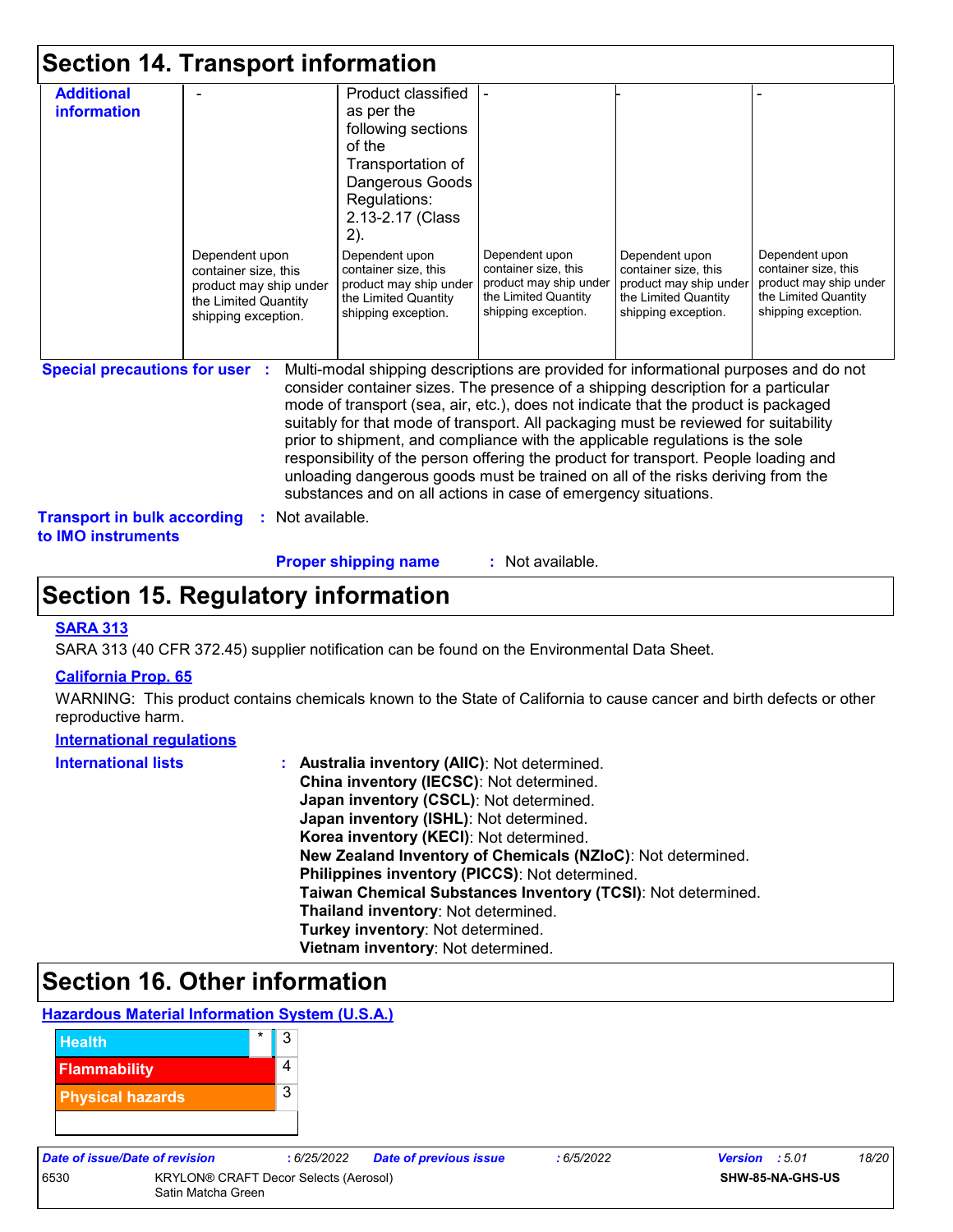### **Section 16. Other information**

**The customer is responsible for determining the PPE code for this material. For more information on HMIS® Personal Protective Equipment (PPE) codes, consult the HMIS® Implementation Manual.**

**Caution: HMIS® ratings are based on a 0-4 rating scale, with 0 representing minimal hazards or risks, and 4 representing significant hazards or risks. Although HMIS® ratings and the associated label are not required on SDSs or products leaving a facility under 29 CFR 1910.1200, the preparer may choose to provide them. HMIS® ratings are to be used with a fully implemented HMIS® program. HMIS® is a registered trademark and service mark of the American Coatings Association, Inc.**

#### **Procedure used to derive the classification**

|                                                                                                                                                                                                                                                                                                                                                                                  | <b>Classification</b>                                                                                                                                                                                                                                                                                                                                                                                                                                                                                                                                                                                                      | <b>Justification</b>                                                                                                                                                                                                                              |
|----------------------------------------------------------------------------------------------------------------------------------------------------------------------------------------------------------------------------------------------------------------------------------------------------------------------------------------------------------------------------------|----------------------------------------------------------------------------------------------------------------------------------------------------------------------------------------------------------------------------------------------------------------------------------------------------------------------------------------------------------------------------------------------------------------------------------------------------------------------------------------------------------------------------------------------------------------------------------------------------------------------------|---------------------------------------------------------------------------------------------------------------------------------------------------------------------------------------------------------------------------------------------------|
| FLAMMABLE AEROSOLS - Category 1<br>GASES UNDER PRESSURE - Compressed gas<br>SKIN CORROSION/IRRITATION - Category 2<br>SERIOUS EYE DAMAGE/ EYE IRRITATION - Category 2A<br>SKIN SENSITIZATION - Category 1<br><b>CARCINOGENICITY - Category 2</b><br><b>TOXIC TO REPRODUCTION - Category 2</b><br>irritation) - Category 3<br>Category 3<br><b>ASPIRATION HAZARD - Category 1</b> | SPECIFIC TARGET ORGAN TOXICITY (SINGLE EXPOSURE) (Respiratory tract<br>SPECIFIC TARGET ORGAN TOXICITY (SINGLE EXPOSURE) (Narcotic effects) -<br>SPECIFIC TARGET ORGAN TOXICITY (REPEATED EXPOSURE) - Category 2                                                                                                                                                                                                                                                                                                                                                                                                            | On basis of test data<br>Calculation method<br>Calculation method<br>Calculation method<br>Calculation method<br>Calculation method<br>Calculation method<br>Calculation method<br>Calculation method<br>Calculation method<br>Calculation method |
| <b>History</b>                                                                                                                                                                                                                                                                                                                                                                   |                                                                                                                                                                                                                                                                                                                                                                                                                                                                                                                                                                                                                            |                                                                                                                                                                                                                                                   |
| <b>Date of printing</b>                                                                                                                                                                                                                                                                                                                                                          | : 6/25/2022                                                                                                                                                                                                                                                                                                                                                                                                                                                                                                                                                                                                                |                                                                                                                                                                                                                                                   |
| Date of issue/Date of<br>revision                                                                                                                                                                                                                                                                                                                                                | : 6/25/2022                                                                                                                                                                                                                                                                                                                                                                                                                                                                                                                                                                                                                |                                                                                                                                                                                                                                                   |
| Date of previous issue                                                                                                                                                                                                                                                                                                                                                           | : 6/5/2022                                                                                                                                                                                                                                                                                                                                                                                                                                                                                                                                                                                                                 |                                                                                                                                                                                                                                                   |
| <b>Version</b>                                                                                                                                                                                                                                                                                                                                                                   | : 5.01                                                                                                                                                                                                                                                                                                                                                                                                                                                                                                                                                                                                                     |                                                                                                                                                                                                                                                   |
| <b>Key to abbreviations</b>                                                                                                                                                                                                                                                                                                                                                      | $:$ ATE = Acute Toxicity Estimate<br><b>BCF</b> = Bioconcentration Factor<br>GHS = Globally Harmonized System of Classification and Labelling of Chemicals<br>IATA = International Air Transport Association<br><b>IBC</b> = Intermediate Bulk Container<br><b>IMDG = International Maritime Dangerous Goods</b><br>LogPow = logarithm of the octanol/water partition coefficient<br>MARPOL = International Convention for the Prevention of Pollution From Ships, 1973<br>as modified by the Protocol of 1978. ("Marpol" = marine pollution)<br>$N/A = Not available$<br>SGG = Segregation Group<br>$UN = United Nations$ |                                                                                                                                                                                                                                                   |

**Indicates information that has changed from previously issued version.**

#### **Notice to reader**

**It is recommended that each customer or recipient of this Safety Data Sheet (SDS) study it carefully and consult resources, as necessary or appropriate, to become aware of and understand the data contained in this SDS and any hazards associated with the product. This information is provided in good faith and believed to be accurate as of the effective date herein. However, no warranty, express or implied, is given. The information presented here applies only to the product as shipped. The addition of any material can change the composition, hazards and risks of the product. Products shall not be repackaged, modified, or tinted except as specifically instructed by the manufacturer, including but not limited to the incorporation of products not specified by the manufacturer, or the use or addition of products in proportions not specified by the manufacturer. Regulatory requirements are subject to change and may differ between various locations and jurisdictions. The customer/buyer/user is responsible to ensure that his activities comply with all country, federal, state, provincial or local laws. The conditions for use of the product are not under the control of the manufacturer; the customer/buyer/user is responsible to determine the conditions necessary for the safe use of this product. The customer/buyer/user** 

| Date of issue/Date of revision |                                                             | : 6/25/2022 | <b>Date of previous issue</b> | : 6/5/2022 | <b>Version</b> : 5.01 |                         | 19/20 |
|--------------------------------|-------------------------------------------------------------|-------------|-------------------------------|------------|-----------------------|-------------------------|-------|
| 6530                           | KRYLON® CRAFT Decor Selects (Aerosol)<br>Satin Matcha Green |             |                               |            |                       | <b>SHW-85-NA-GHS-US</b> |       |